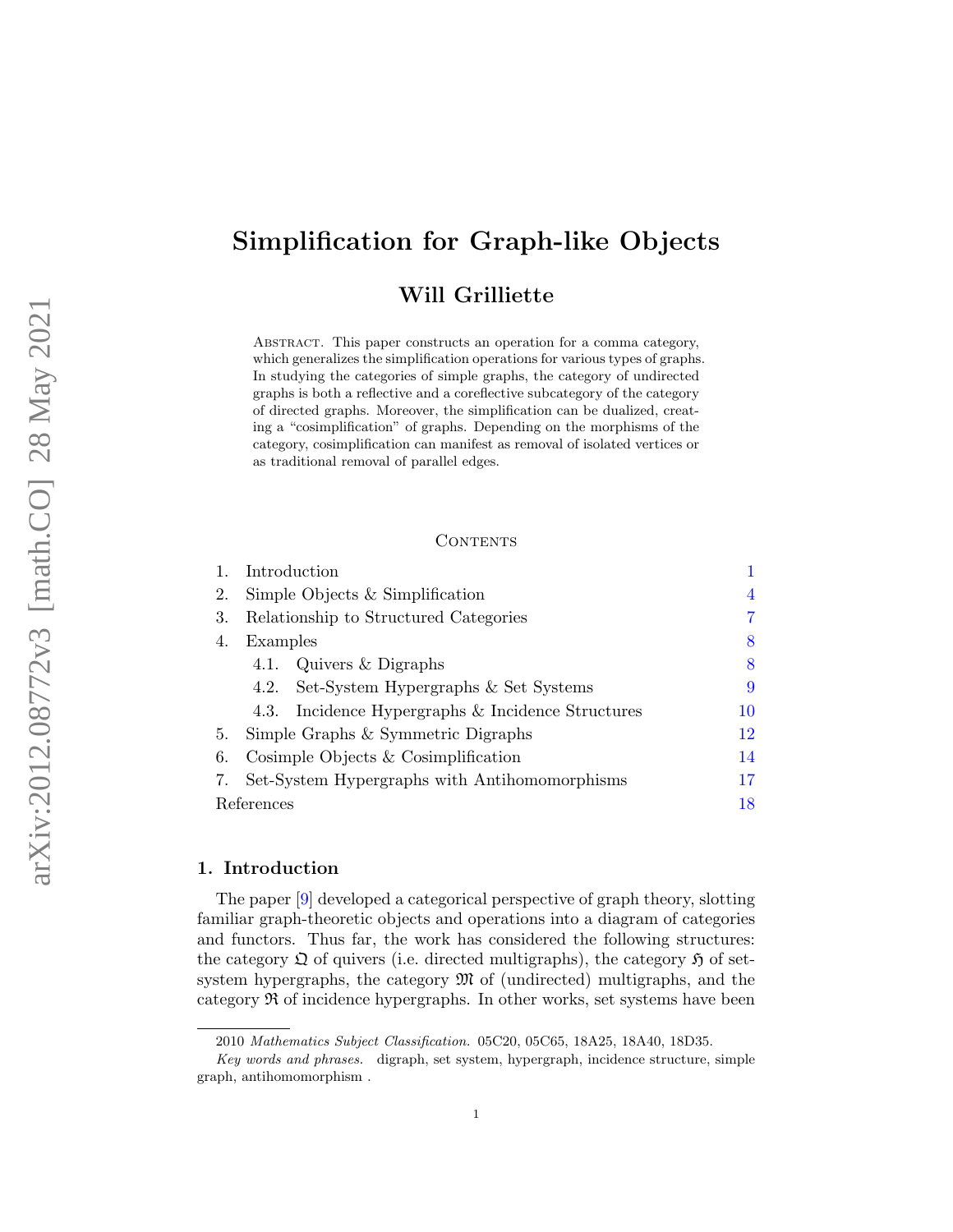<span id="page-1-0"></span>

FIGURE 1.1. Functorial diagram for **Digra**, SSys, & Gra

considered with antihomomorphisms [\[11,](#page-18-0) p. 60], which are a natural extension from both continuous functions of topological spaces and measurable functions of measurable functions.

The present work aims to extend the portrait of graph theory to include the various types of simple graphs and antihomomorphisms. To accomplish this goal, a unified simplification operation is realized as a universal construction for a comma category. Simplification naturally gives rise to the following structures: the category Digra of simple directed graphs, the category SSys of set systems, the category Gra of simple (undirected) graphs, and the category IStr of incidence structures. Also, the common graphtheoretic technique [\[10,](#page-18-0) p. 123] of replacing an undirected edge with a directed 2-cycle is shown to be a categorical isomorphism between Gra and the category SymDigra of symmetric digraphs.



Including these categories completes the diagram begun in [\[9\]](#page-18-0), giving Figure 1.1.

On the other hand, this work creates a category  $\mathfrak V$  of set-system hypergraphs with antihomomorphisms, which allow for parallel edges. The category  $\mathfrak P$  generalizes the category **Anti** of set systems with antihomomorphisms, as well as categories Top of topological spaces and Meas of measurable spaces. These categories are pictured in Figure [1.2.](#page-2-0) The existence of the category  $\mathfrak P$  motivates questions about "multi-edge" versions of Top or Meas, and what applications could involve either.

Please be aware that "simple" in this paper will be allowing loops. Without loops, the respective irreflexive categories will not have a terminal object [\[3,](#page-17-0) p. 7]. Moreover, the right adjoint to the vertex functor creates a complete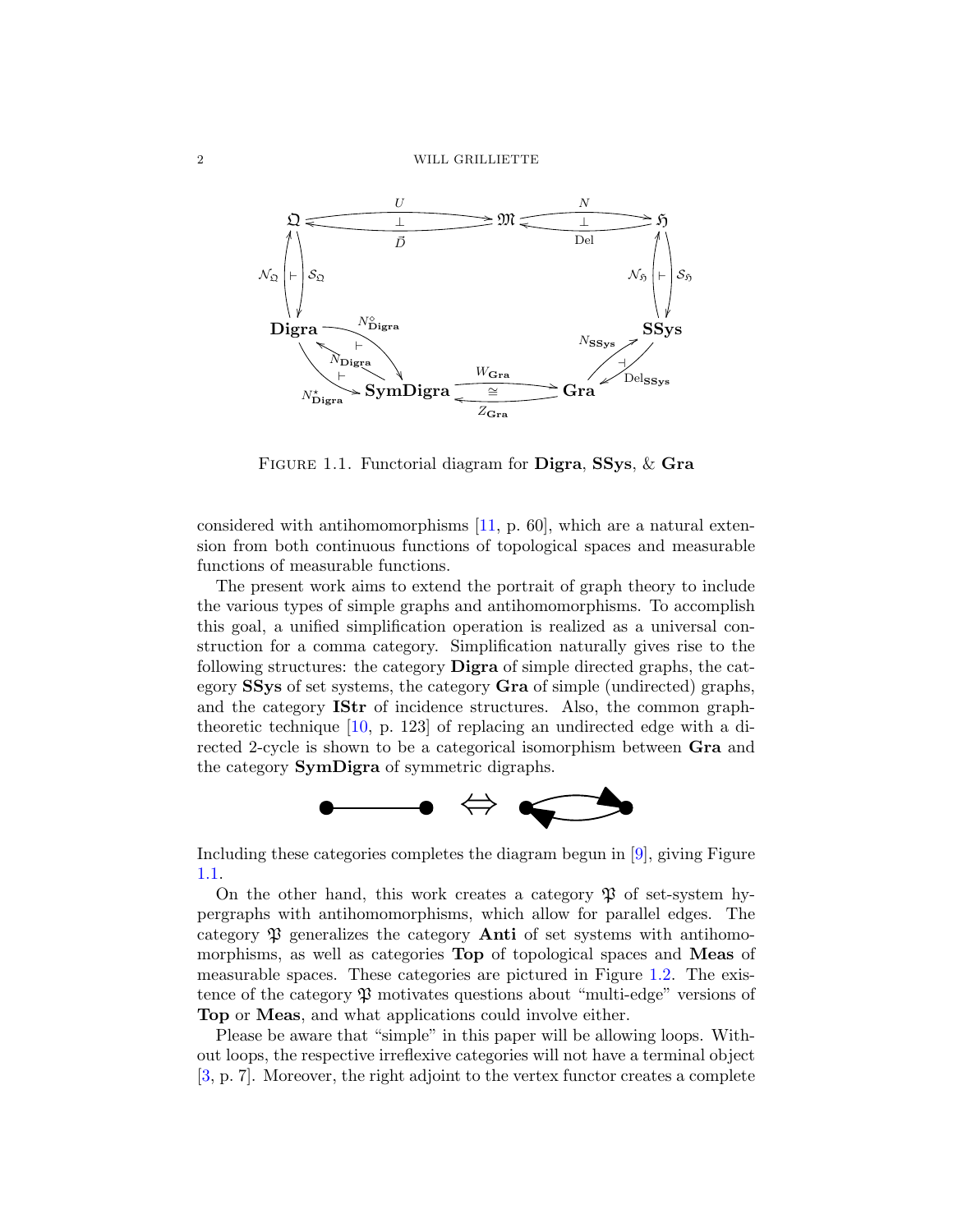<span id="page-2-0"></span>

FIGURE 1.2. Functorial diagram for  $\mathfrak{P}$ , **Anti**, Top,  $\&$  **Meas** 

graph with loops  $[9, p. 4, 6]$ . As these universal objects have loops, loops and 1-edges will be allowed in "simple" graphs.

However, in studying these categories and the functors connecting them, some surprising results appear. First, the simplification manifests as a left adjoint, making the category of simple objects is a reflective subcategory. Hence, all limit processes for simple graphs can be performed by moving to the parent category and then applying the simplification to remove parallelisms. Pedagogically, this relationship informs how products and quotients of simple graphs can be developed from the natural componentwise operations of the parent categories.

Second, simple graphs categorically act more like directed graphs than they do set systems. As mentioned above, Gra is isomorphic to SymDigra as categories. While Gra is a coreflective subcategory of SSys, just as  $\mathfrak{M}$  is a coreflective subcategory of  $\mathfrak{H}$ , **SymDigra** is both a reflective and a coreflective subcategory of Digra. Therefore, the categorical structure of SymDigra, and Gra by extension, is more deeply related to Digra than to SSys. This relationship gives a well-founded understanding, and a categorical reason, for why moving simple graphs to directed graphs is so canonical.

Please be aware that this behavior appears to be a feature of simplicity, considering that the analogous relationship does not hold between  $\mathfrak{Q}$  and  $\mathfrak{M}$ [\[9,](#page-18-0) Lemma 2.38].

Third, simplification has a natural dual notion, a "cosimplification". With simplification represented as a left adjoint, dualizing the process yields a right adjoint. When applied to  $\mathfrak{Q}$  and  $\mathfrak{R}$ , cosimplification removes isolated vertices and loose edges. However, if one uses antihomomorphisms, cosimplification becomes traditional simplification. Thus, the characterization of cosimplification depends on the morphisms being used. This highlights the effect that a change of morphisms can have, and the importance on clearly stating what morphisms are in play.

Section [2](#page-3-0) defines a simple object of a comma category and devises the generalized simplification process. Section [3](#page-6-0) intertwines the full category of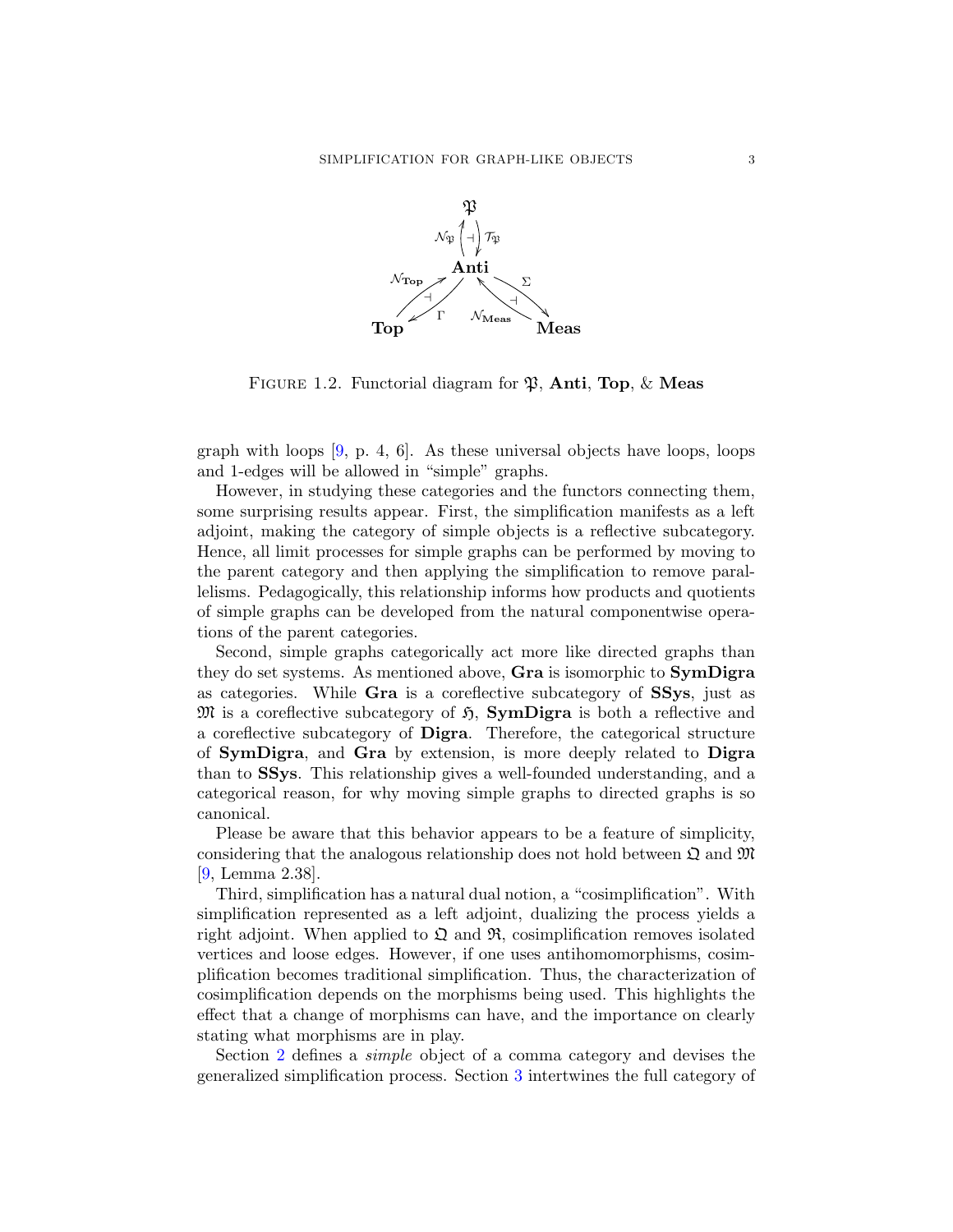#### <span id="page-3-0"></span>4 WILL GRILLIETTE

simple objects with functor-structured categories in  $[1, 12, 15, 17]$  $[1, 12, 15, 17]$  $[1, 12, 15, 17]$  $[1, 12, 15, 17]$  $[1, 12, 15, 17]$  $[1, 12, 15, 17]$ , which are closer to the traditional definitions of simple graphs.

Section [4](#page-7-0) applies these constructions to  $\mathfrak{Q}, \mathfrak{H}$ , and  $\mathfrak{R}$ , demonstrating how simplification manifests for each. Section [5](#page-11-0) addresses the connection between Digra, SymDigra, Gra, and SSys.

Section [6](#page-13-0) briefly defines a *cosimple* object of a comma category and summarizes the cosimplification process, before applying it to  $\mathfrak{Q}$  and  $\mathfrak{R}$ . Section [7](#page-16-0) defines P before applying the cosimplification process.

## 2. Simple Objects & Simplification

Throughout this section, let  $\mathfrak{A} \xrightarrow{F} \mathfrak{C} \xleftarrow{G} \mathfrak{B}$  be functors,  $\mathfrak{G} := (F \downarrow G)$ be the comma category, and  $\mathfrak{A} \leftarrow P$   $\mathfrak{G} \leftarrow Q \rightarrow \mathfrak{B}$  be the canonical projections. In graph theory [\[5,](#page-18-0) Theorem 1], a graph is simple if it has no parallel edges, i.e. if the incidence function is one-to-one. In a general comma category, the following definition is taken for a "simple" object.

**Definition 2.1** (Simple object). An object  $(A, f, B) \in Ob(\mathfrak{G})$  is *simple* if f is monic in  $\mathfrak{C}$ . Let  $\mathfrak{S} \mathfrak{G}$  be the full subcategory of  $\mathfrak{G}$  consisting of simple objects, and let  $\mathfrak{SG} \longrightarrow \mathfrak{G}$  be the inclusion functor. A routine check shows that  $\mathfrak{S}\mathfrak{G}$  is a replete subcategory of  $\mathfrak{G}$ .

A common pratice in the study of simple graphs is to regard homomorphisms as functions between the vertex sets [\[11,](#page-18-0) p. 53], as the map of edges is uniquely determined. This fact carries over to simple objects in a general comma category, provided the functor  $F$  is faithful.

**Proposition 2.2** (Maps into a simple object). Assume F is faithful. If  $\stackrel{(\phi,\psi)}{\longrightarrow}$ 

 $(A, f, B)$  $(A', f', B') \in \mathfrak{G}$  satisfy that  $G(\psi) = G(\chi)$  and  $(A', f', B')$  is  $(\varphi, \chi)$ 

simple, then  $\phi = \varphi$ .

**Proof.** Notice that  $f' \circ F(\phi) = G(\psi) \circ f = G(\chi) \circ f = f' \circ F(\varphi)$ . As  $f'$  is monic,  $F(\phi) = F(\varphi)$ . As F is faithful,  $\phi = \varphi$ .

Corollary 2.3 (Morphisms in  $\mathfrak{S}\mathfrak{G}$ ). Assume F is faithful. A morphism  $(A, f, B) \xrightarrow{(\phi, \psi)} (A', f', B') \in \mathfrak{SS}$  is uniquely determined by  $\psi$ .

In order to "simplify" an object of a comma category to a simple object, motivation is taken again from graph theory. In  $[4, 5]$  $[4, 5]$ , the simplification process is achieved by a quotient operation, tacetly using the image factorization. A simple graph itself can be regarded as a subgraph of a complete graph [\[14,](#page-18-0) p. 316].

The complete graph is realized through a right adjoint to the vertex functor, and this right adjoint  $Q^*$  is guaranteed to exist in a general comma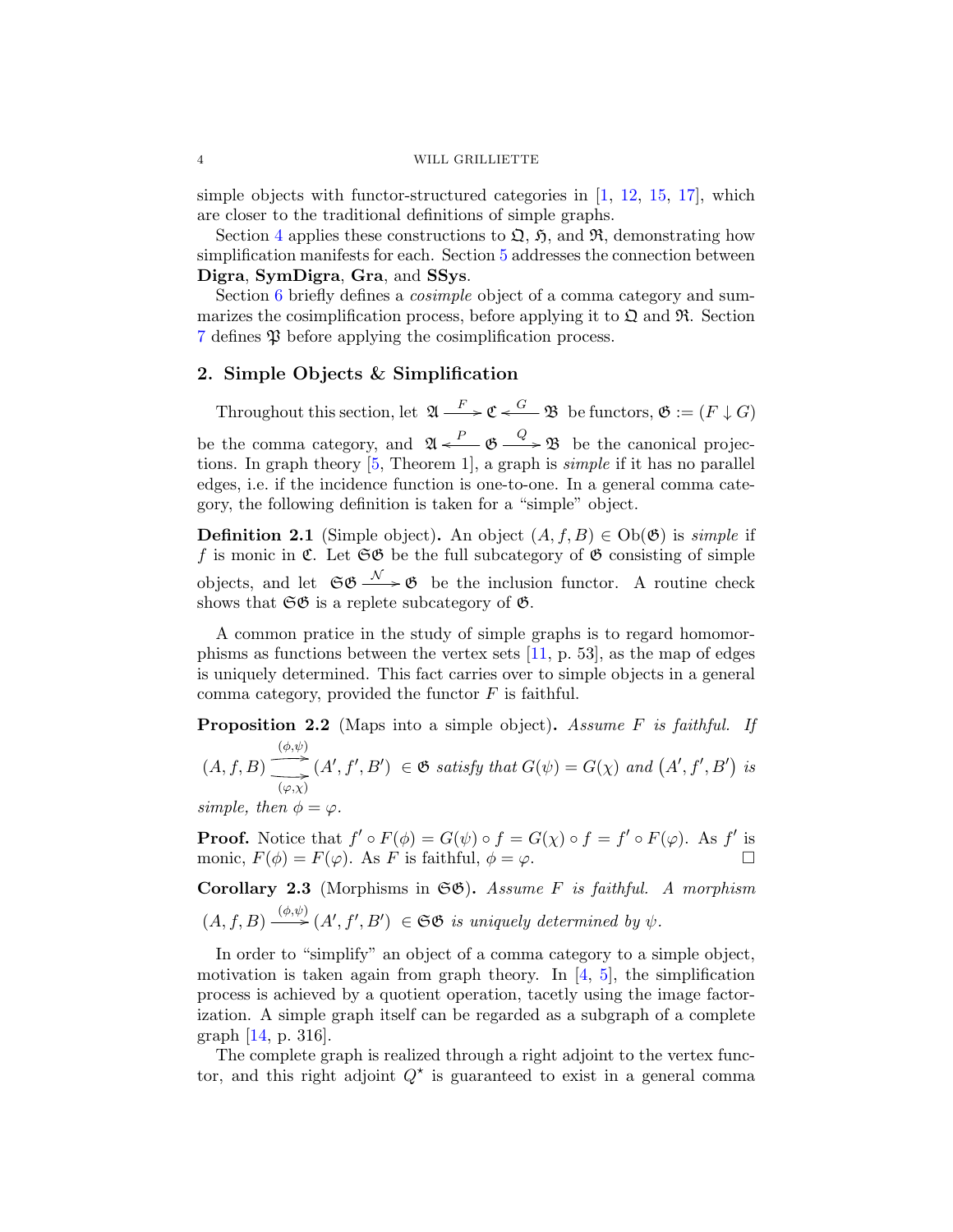<span id="page-4-0"></span>category when  $F$  admits a right adjoint  $[9,$  Definition 1.11. To embed into such a "complete" object,  $\mathfrak A$  is assumed to be regular to ensure an image factorization. Under the above conditions, a "simplified" object can be constructed.

**Definition 2.4** (Simplification). Assume that  $\mathfrak{A}$  is regular, and that F admits a right adjoint  $F^*$  with counit  $FF^* \xrightarrow{\theta} id_{\mathfrak{C}}$ . For  $(A, f, B) \in$  $Ob(\mathfrak{G})$ , there is a unique  $A \longrightarrow^{\hat{f}} F^{\star}G(B) \in \mathfrak{A}$  such that  $\theta_{G(B)} \circ F(\hat{f}) = f$ . Let  $A \stackrel{e_f}{\longrightarrow} \text{ran}(\hat{f})$  $\stackrel{m_f}{\longrightarrow} F^{\star}G(B) \in \mathfrak{A}$  be an image factorization of  $\hat{f}$ . Define

$$
\mathcal{S}(A, f, B) := \left( \text{ran} \left( \hat{f} \right), \theta_{G(B)} \circ F \left( m_{\hat{f}} \right), B \right)
$$

and  $\eta_{(A,f,B)} := (e_{\hat{f}}, id_B)$ . By the commutative diagram below,  $\eta_{(A,f,B)}$  is an epimorphism in  $\mathfrak G$  from  $(A, f, B)$  onto  $\mathcal S(A, f, B)$ , and  $\left(m_{\hat f}, id_B\right)$  is a monomorphism in  $\mathfrak{G}$  from  $\mathcal{S}(A, f, B)$  into  $Q^*(B) = (F^*G(B), \theta_{G(B)}, B)$ .



By standard results,  $m_{\hat{f}}$  is monic in  $\mathfrak{A}$ , so preservation of monomorphisms by F and monic  $\theta$  are sufficient to ensure that both  $\mathcal{S}(A, f, B)$  and  $Q^*(B)$ are always simple.

**Lemma 2.5** (Conditions for simplicity). Let  $\mathfrak{A}$  be regular, and assume that F preserves monomorphisms and admits a right adjoint  $F^*$  with a monic

counit  $FF^* \longrightarrow id_{\mathfrak{C}}$ . Then,  $\mathcal{S}(A, f, B)$  $\left(m_{\hat{f}}, id_B\right)$  $Q^{\star}(B) \in \mathfrak{SS}$  for all  $(A, f, B) \in Ob(\mathfrak{G}).$ 

As one would expect, the simplification of a simple object is trivial under the condition that  $F$  is faithful.

Lemma 2.6 (Simplification of simple). Let  $\mathfrak A$  be regular, and assume that F is faithful and admits a right adjoint with counit  $FF^* \xrightarrow{\theta} id_{\mathfrak{C}}$ . If  $(A, f, B) \in Ob(\mathfrak{S}\mathfrak{G})$ , then  $\eta_{(A, f, B)}$  is an isomorphism.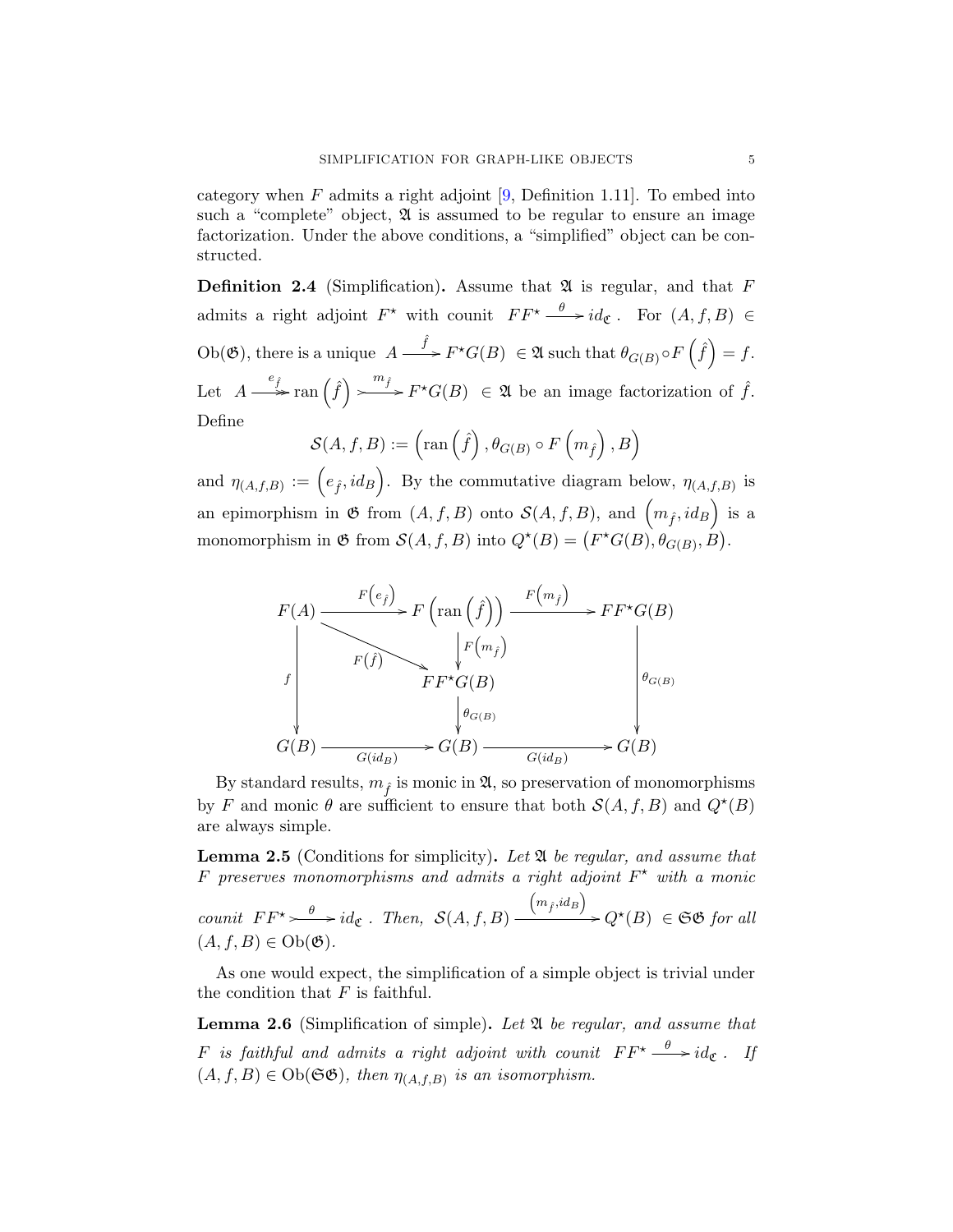#### 6 WILL GRILLIETTE

**Proof.** As  $\theta_{G(B)} \circ F(\hat{f}) = f$  is monic,  $F(\hat{f})$  is monic. As F is faithful,  $\hat{f}$ is monic. As  $m_{\hat{f}} \circ e_{\hat{f}} = \hat{f}, e_{\hat{f}}$  is monic. As  $e_{\hat{f}}$  is a regular epimorphism and monic, it is an isomorphism.

Moreover, the faithful condition yields a universal property: any map into a simple object factors through the simplification. With the conditions in Lemma [2.5,](#page-4-0)  $\mathfrak{S}\mathfrak{G}$  is a reflective subcategory of  $\mathfrak{G}$ .

**Theorem 2.7** (Universal property of S). Let  $\mathfrak{A}$  be regular, and assume that F is faithful and admits a right adjoint with counit  $FF^* \xrightarrow{\theta} id_{\mathfrak{C}}$ . If

$$
(A, f, B) \xrightarrow{(\phi, \psi)} \mathcal{N}(A', f', B') \in \mathfrak{G}, \text{ there is a unique } \mathcal{S}(A, f, B) \xrightarrow{(\hat{\phi}, \hat{\psi})} (A', f', B') \in \mathfrak{G} \text{ such that } (\hat{\phi}, \hat{\psi}) \circ \eta_{(A, f, B)} = (\phi, \psi).
$$

**Proof.** Let  $A \xleftarrow{p_1} R \xrightarrow{p_2} A \in \mathfrak{A}$  be a kernel pair of  $\hat{f}$ , and  $A \xrightarrow{e_{\hat{f}}} \text{ran}(\hat{f}) \in$ 24 be a coequalizer of  $p_1$  and  $p_2$ . As  $\hat{f} \circ p_1 = \hat{f} \circ p_2$ , there is a unique ran  $(\hat{f}) \xrightarrow{m_{\hat{f}}} F^{\star}G(B) \in \mathfrak{A}$  such that  $m_{\hat{f}} \circ e_{\hat{f}} = \hat{f}$ . For  $n = 1, 2$ , observe that

$$
f' \circ F (\phi \circ p_n) = G (\psi) \circ f \circ F (p_n) = G (\psi) \circ \theta_{G(B)} \circ F (\hat{f} \circ p_n).
$$

As  $\hat{f} \circ p_1 = \hat{f} \circ p_2$ , the equalities above yield  $f' \circ F (\phi \circ p_1) = f' \circ F (\phi \circ p_2)$ . As f' is monic,  $F(\phi \circ p_1) = F(\phi \circ p_2)$ . As F is faithful,  $\phi \circ p_1 = \phi \circ p_2$ . By the universal property of ran  $(\hat{f})$ , there is a unique ran  $(\hat{f}) \stackrel{\hat{\phi}}{\longrightarrow} A' \in \mathfrak{A}$ such that  $\hat{\phi} \circ e_{\hat{f}} = \phi$ . Consider the diagram below.



Notice that

$$
f' \circ F(\hat{\phi}) \circ F(e_{\hat{f}}) = f' \circ F(\phi) = G(\psi) \circ f = G(\psi) \circ \theta_{G(B)} \circ F(\hat{f})
$$
  
= 
$$
G(\psi) \circ (\theta_{G(B)} \circ F(m_{\hat{f}})) \circ F(e_{\hat{f}}).
$$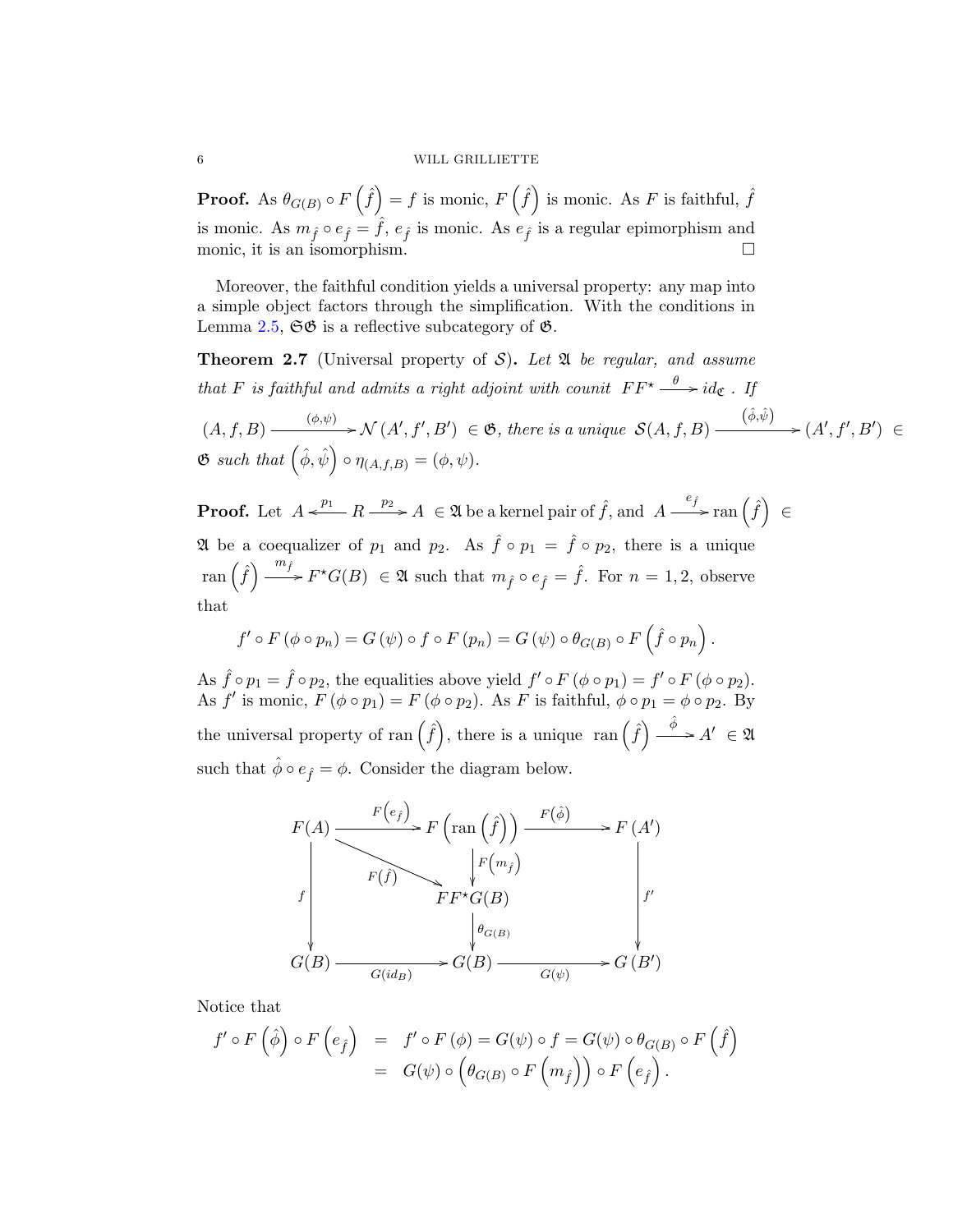<span id="page-6-0"></span>Since  $e_{\hat{f}}$  is epic and F is cocontinuous,  $F(e_{\hat{f}})$  is epic, giving that  $f' \circ$  $F\left(\hat{\phi}\right) = G(\psi) \circ \left(\theta_{G(B)} \circ F\left(m_{\hat{f}}\right)\right)$ . Thus,  $\left(\hat{\phi}, \psi\right)$  is a morphism in  $\mathfrak G$  from  $S(A, f, B)$  to  $(A', f', B')$ . By construction,  $(\hat{\phi}, \psi) \circ \eta_{(A,f,B)} = (\phi, \psi)$ , and uniqueness follows from Proposition [2.2.](#page-3-0)

**Corollary 2.8** (Reflective subcategory). Let  $\mathfrak{A}$  be regular, and assume that F is faithful, preserves monomorphisms, and admits a right adjoint with a monic counit  $FF^* \xrightarrow{\theta} id_{\mathfrak{C}}$ . If  $(A, f, B) \xrightarrow{(\phi,\psi)} \mathcal{N}(A', f', B') \in$  $\mathfrak{G},$  there is a unique  $\mathcal{S}(A, f, B)$  $\stackrel{(\hat{\phi}, \hat{\psi})}{\longrightarrow} (A', f', B') \in \mathfrak{GS}$  such that  $\mathcal{N}(\hat{\phi}, \hat{\psi}) \circ \eta_{(A,f,B)} = (\phi, \psi)$ . Consequently,  $\mathfrak{S} \mathfrak{G}$  is a reflective subcategory of  $\mathfrak{G}$ .

### 3. Relationship to Structured Categories

Consider the case when  $\mathfrak{A} = \mathfrak{C}$  and  $F = id_{\mathfrak{A}}$ . Letting  $\mathfrak{B} \xrightarrow{G} \mathfrak{A}$  be any functor, the comma category  $\mathfrak{G} := (id_{\mathfrak{A}} \downarrow G)$  would consist of objects  $(A, f, B)$ , where  $A \longrightarrow G(B) \in \mathfrak{A}$ , like a generalized coalgebra as in [\[16\]](#page-18-0). If  $(A, f, B)$  is in the full subcategory  $\mathfrak{S} \mathfrak{G}$  of  $\mathfrak{G}$  consisting of simple objects,

then  $(A, f)$  represents a subobject of  $G(B)$  in  $\mathfrak{A}$ . Moreover, as  $id_{\mathfrak{A}}$  is faithful, Corollary [2.3](#page-3-0) shows that a morphism in  $\mathfrak{S} \mathfrak{G}$  is determined uniquely by its  $\mathfrak{B}\text{-coordinate}$ . Indeed,  $\mathfrak{S}\mathfrak{G}$  seems to generalize the functor-structured categories discussed in  $[1, 12, 15, 17]$  $[1, 12, 15, 17]$  $[1, 12, 15, 17]$  $[1, 12, 15, 17]$  $[1, 12, 15, 17]$  $[1, 12, 15, 17]$ , a connection which will be made explicit.

With the notation above, let  $\mathfrak{A} = \mathbf{Set}$  be the category of sets with functions. Letting  $\text{Spa}(G)$  be the category of G-spaces with G-maps, the following pair of functors are defined to form an equivalence between  $\mathfrak{S} \mathfrak{G}$  and  $\textbf{Spa}(G)$ .

**Definition 3.1** (Comma & space functors). For  $(B, \alpha) \xrightarrow{\psi} (B', \alpha') \in$  $\text{Spa}(G)$ , define  $\text{Com}(B,\alpha) \xrightarrow{\text{Com}(\psi)} \text{Com}(B',\alpha') \in \mathfrak{S} \mathfrak{G}$  by

- Com $(B, \alpha) := (\alpha, \iota_{\alpha}, B)$ , where  $\iota_{\alpha}$  is the inclusion map of  $\alpha$  into  $G(B);$
- Com $(\psi) := (\tilde{\psi}, \psi)$ , where  $\tilde{\psi}(x) := G(\psi)(x)$ .

For  $(A, f, B) \xrightarrow{(\phi, \psi)} (A', f', B') \in \mathfrak{SS}$ , define  $Sp(A, f, B) \xrightarrow{Sp(\phi, \psi)} Sp(A', f', B') \in$  $\textbf{Spa}(G)$  by

- $Sp(A, f, B) := (B, \alpha_f)$ , where  $\alpha_f$  is the set-theoretic range of f;
- $\text{Sp}(\phi, \psi) := \psi$ .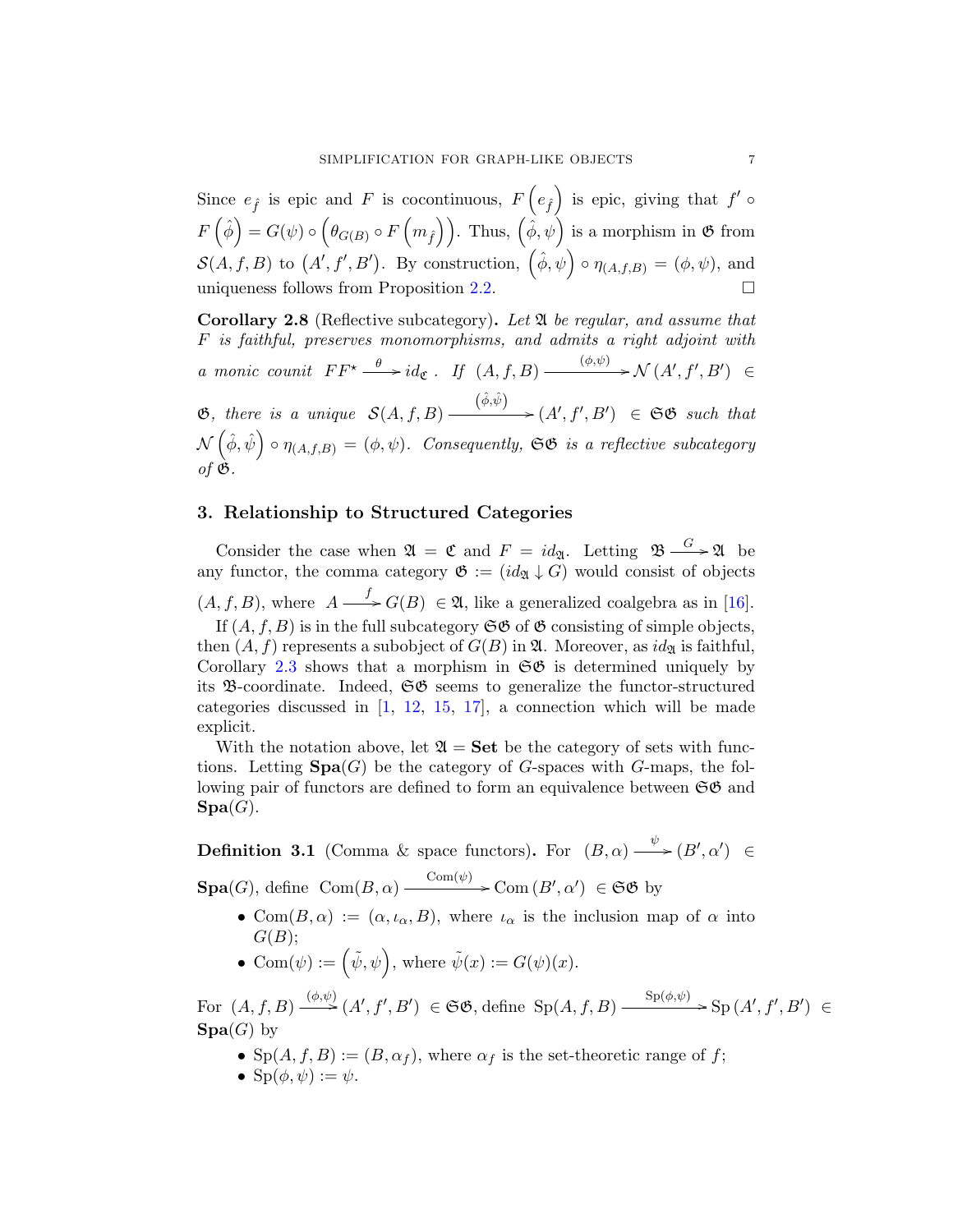#### <span id="page-7-0"></span>8 WILL GRILLIETTE

Routine calculations show that both Com and Sp define functors, and that  $Sp Com = id_{Spa(G)}$ . All that remains is to demonstrate a natural isomorphism between Com Sp and  $id_{\mathfrak{S}\mathfrak{G}}$ , which is constructed below using the set-theoretic image factorization.

**Definition 3.2** (Comma-space isomorphism). Given  $(A, f, B) \in Ob(\mathfrak{GS})$ , define  $q_f: A \to \alpha_f$  by  $q_f(x) := f(x)$ , and let  $\zeta_{(A,f,B)} := (q_f, id_B)$  and  $\zeta:=\big(\zeta_{(A,f,B)}\big)_{(A,f,B)\in\mathfrak{S}\mathfrak{G}}.$ 

A quick check shows that  $\zeta$  is a natural transformation from  $id_{\mathfrak{S} \mathfrak{G}}$  to Com Sp. Since f is one-to-one for  $(A, f, B) \in Ob(\mathfrak{GS})$ ,  $q_f$  is bijective, showing that  $\zeta_{(A,f,B)}$  is an isomorphism. Moreover, note that **Set** is regular and that  $id_{\mathbf{Set}}$  satisfies the conditions of Corollary [2.8,](#page-6-0) giving the result below.

**Theorem 3.3** (Spaces within commas). Let  $\mathfrak{B} \xrightarrow{G} \mathbf{Set}$  be a functor. Then,  $Spa(G)$  is equivalent to the reflective subcategory of simple objects within  $(id_{\textbf{Set}} \downarrow G)$ .

#### 4. Examples

4.1. Quivers & Digraphs. Let  $\mathfrak E$  be the finite category drawn below.

$$
1\frac{s}{\sqrt{t}}\to 0
$$

The category  $\mathfrak{Q} := \mathbf{Set}^{\mathfrak{E}}$  is the category of directed multigraphs, or quivers, as seen in [\[4,](#page-18-0) p. 2]. Let  $\Delta : \mathbf{Set} \to \mathbf{Set} \times \mathbf{Set}$  be the diagonal functor with its right adjoint  $\Delta^*$ . The category  $\mathfrak{Q}_1 := (id_{\mathbf{Set}} \downarrow \Delta^* \Delta)$  is the category of quivers as seen in [\[2,](#page-17-0) [13\]](#page-18-0). The isomorphism between  $\mathfrak{Q}$  and  $\mathfrak{Q}_1$  follows from the universal property of the product in Set within the diagram below for each  $Q = (\vec{V}(Q), \vec{E}(Q), \sigma_Q, \tau_Q) \in Ob\,(\mathfrak{Q}).$ 



 $\textbf{Definition 4.1} \text{ (Isomorphism of } \mathfrak{Q} \text{ and } \mathfrak{Q}_1 \text{). For a set } X, \text{let } X \xleftarrow{\pi_X^1} X \times X \xrightarrow{\pi_X^2} X \in$ Set be the coordinate projections. For  $Q \longrightarrow Q' \in \mathfrak{Q}$ , define  $W_{\mathfrak{Q}}(Q) \longrightarrow W_{\mathfrak{Q}}(Q') \in$  $\mathfrak{Q}_1$  by

•  $W_{\mathfrak{Q}}(Q) := \left( \vec{E}(Q), \vec{\epsilon}_Q, \vec{V}(Q) \right)$ , where  $\vec{\epsilon}_Q(e) := (\sigma_Q(e), \tau_Q(e));$ 

• 
$$
W_{\mathfrak{Q}}(\phi) := (\vec{E}(\phi), \vec{V}(\phi)).
$$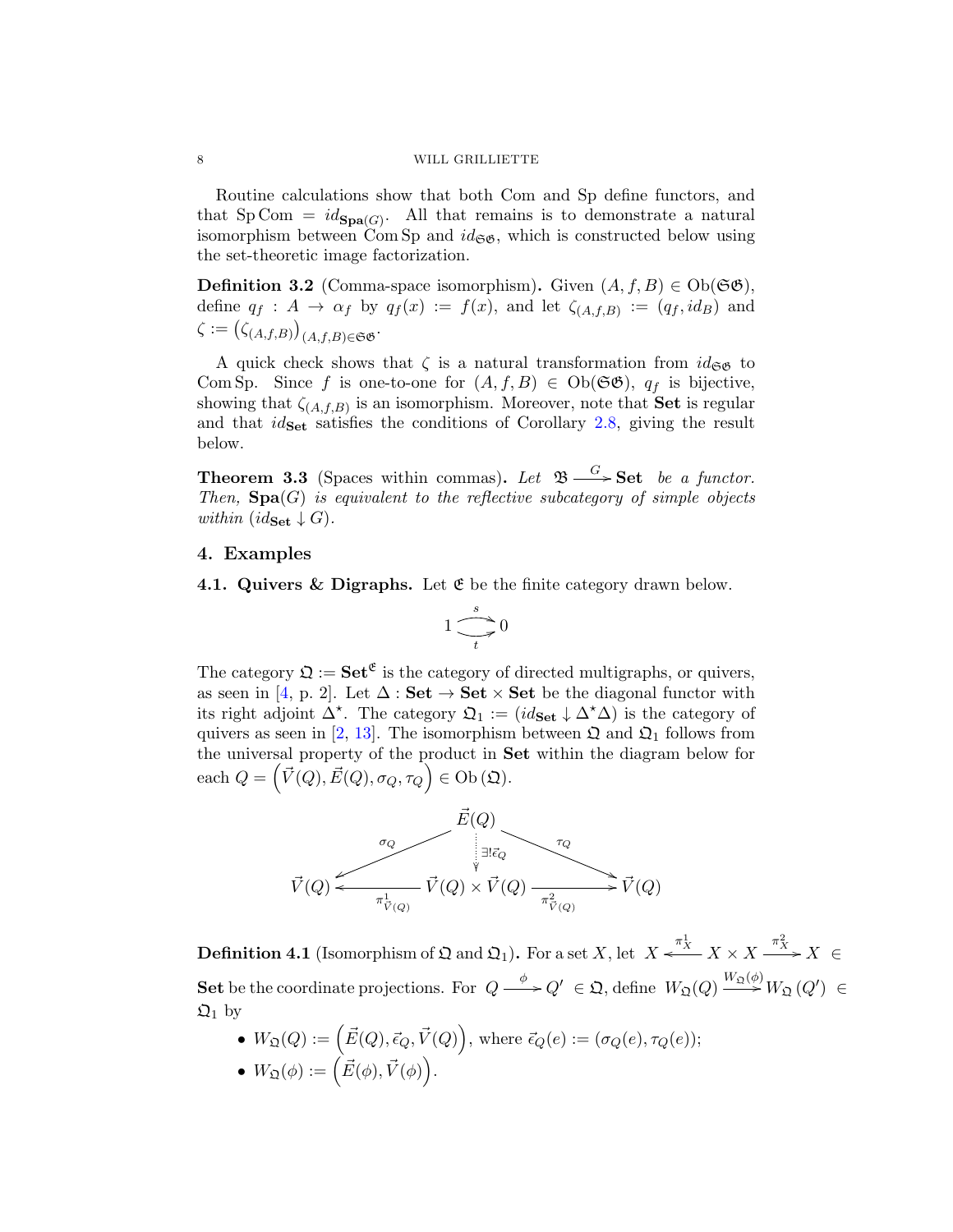<span id="page-8-0"></span>For 
$$
Q \xrightarrow{\phi} Q' \in \mathfrak{Q}_1
$$
, define  $Z_{\mathfrak{Q}}(Q) \xrightarrow{Z_{\mathfrak{Q}}(\phi)} Z_{\mathfrak{Q}}(Q') \in \mathfrak{Q}$  by  
\n•  $Z_{\mathfrak{Q}}(Q) := (\vec{V}(Q), \vec{E}(Q), \pi^1_{\vec{V}(Q)} \circ \vec{\epsilon}_Q, \pi^2_{\vec{V}(Q)} \circ \vec{\epsilon}_Q);$   
\n•  $Z_{\mathfrak{Q}}(\phi) := (\vec{V}(\phi), \vec{E}(\phi)).$ 

Routine calculations show that  $W_{\mathfrak{Q}}Z_{\mathfrak{Q}} = id_{\mathfrak{Q}_1}$  and  $Z_{\mathfrak{Q}}W_{\mathfrak{Q}} = id_{\mathfrak{Q}}$ .

Let  $\mathfrak{SQ}_1$  be the full subcategory of  $\mathfrak{Q}_1$  of simple objects, and  $\mathfrak{SQ}_1 \xrightarrow{\mathcal{N}_{\Omega_1}} \mathfrak{Q}_1$ be the inclusion functor. By Corollary [2.8,](#page-6-0)  $\mathcal{N}_{\Omega_1}$  admits a left adjoint  $\mathcal{S}_{\Omega_1}$ with the following action on objects:

$$
\mathcal{S}_{\mathfrak{Q}_1}\left(\vec{E}(Q), \vec{\epsilon}_Q, \vec{V}(Q)\right) = \left(\operatorname{ran}\left(\vec{\epsilon}_Q\right), m_{\vec{\epsilon}_Q}, \vec{V}(Q)\right),\,
$$

where  $\text{ran}(\vec{\epsilon}_Q) = \left\{ \vec{\epsilon}_Q(e) : e \in \vec{E}(Q) \right\}$  and  $m_{\vec{\epsilon}_Q}(v, w) = (v, w)$ .

Let **Digra** :=  $\text{Spa}(\Delta^*\Delta)$ , which is the category of "directed graphs" and "digraph homomorphisms" from  $[10, p. 122]$ . Letting **Digra**  $\overset{\text{Com}_{\mathfrak{Q}}}{\longrightarrow} \mathfrak{S} \mathfrak{Q}_1$  $\overline{\mathcal{S}_{P_{\Omega}}}$   $\mathfrak{S}\Omega_1$  be

the functors defined in Definition [3.1,](#page-6-0) Theorem [3.3](#page-7-0) gives an equivalence.

Setting all of the above categories and functors in line together yields the following progression from digraphs as spaces, to directed graphs as objects of a comma category, to quivers as objects of a functor category.

$$
\mathbf{Digra} \xrightarrow{\text{Com}_\Omega} \text{SO}_1 \xrightarrow{\text{N}_{\Omega_1}} \text{O}_1 \xrightarrow{\text{Z}_{\Omega}} \text{O}_2
$$

Therefore, the following result is an immediate consequence.

**Theorem 4.2** (Digraphs & quivers). The category **Digra** is equivalent to the reflective subcategory of simple quivers within  $\mathfrak{Q}$ . Moreover, **Digra** is complete and cocomplete with limits performed by passing to  $\mathfrak{Q}$  and then applying the simplification.

To reduce notation, let  $\mathcal{N}_{\mathfrak{Q}} := Z_{\mathfrak{Q}} \mathcal{N}_{\mathfrak{Q}_1}$  Com<sub> $\mathfrak{Q}$ </sub> and  $\mathcal{S}_{\mathfrak{Q}} := \mathrm{Sp}_{\mathfrak{Q}} \mathcal{S}_{\mathfrak{Q}_1} W_{\mathfrak{Q}}$ . Figure 4.1 gives an example to illustrate that  $\mathcal{S}_{\mathfrak{Q}}$  does indeed remove parallelisms in a quiver.

4.2. Set-System Hypergraphs & Set Systems. Let  $P : Set \rightarrow Set$ be the covariant power-set functor. The category  $\mathfrak{H} := (id_{\mathbf{Set}} \downarrow \mathcal{P})$  is the category of set-system hypergraphs from [\[5,](#page-18-0) p. 153-154].

Let  $\mathfrak{S} \mathfrak{H}$  be the full subcategory of  $\mathfrak{H}$  of simple objects, and  $\mathfrak{S} \mathfrak{H} \xrightarrow{\mathcal{N}_{\mathfrak{H}_1}} \mathfrak{H}$ be the inclusion functor. By Corollary [2.8,](#page-6-0)  $\mathcal{N}_{51}$  admits a left adjoint  $\mathcal{S}_{51}$ with the following action on objects:

$$
\mathcal{S}_{\mathfrak{H}_1}(E(G), \epsilon_G, V(G)) = \left(\text{ran}(\epsilon_G), m_{\epsilon_G}, V(G)\right),
$$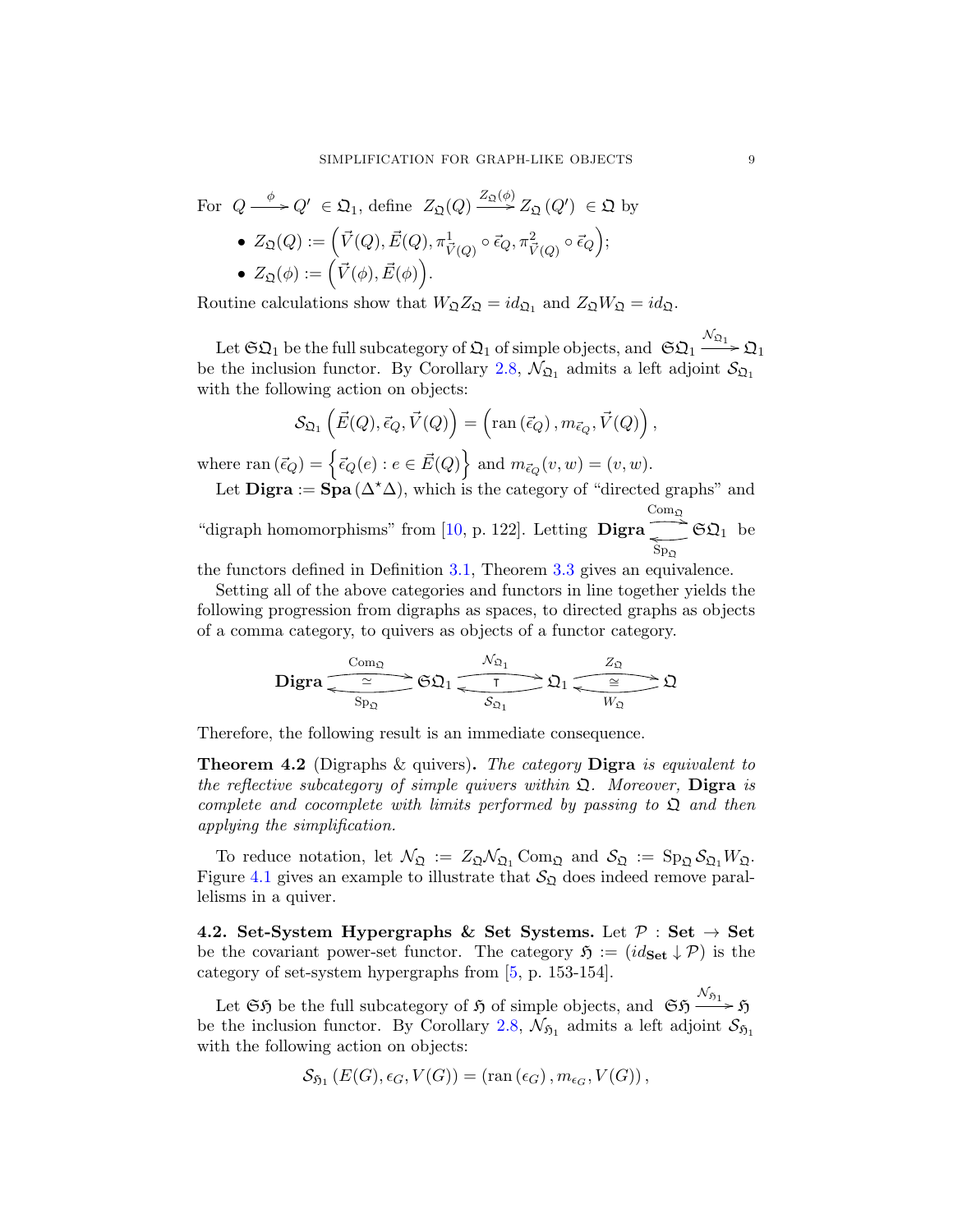<span id="page-9-0"></span>

Figure 4.1. Simplification of a quiver

where ran  $(\epsilon_G) = {\epsilon_G(e) : e \in E(G)}$  and  $m_{\epsilon_G}(A) = A$ .

Let  $SSys := Spa(\mathcal{P})$ . An object G of SSys consists of a set  $V(G)$  and a family of subsets  $\beta_G \subseteq \mathcal{PV}(G)$ , which is precisely a "set system" or "hyper-graph" as defined in [\[11,](#page-18-0) p. 53]. A morphism  $G \xrightarrow{f} H \in SSys$  is a "hypergraph homomorphism" as defined in  $[11, p. 53]$ . Letting  $SSys$  $\mathrm{Com}_{\mathfrak{H}}$  $\leftarrow$   $\mathfrak{S}_{\mathfrak{H}}$  $_{\mathrm{Sp}_{\mathfrak{H}}}$ 

be the functors defined in Definition [3.1,](#page-6-0) Theorem [3.3](#page-7-0) gives an equivalence.

Setting all of the above categories and functors in line together yields the following progression from set systems as spaces to set-system hypergraphs as objects of a comma category. Moreover, the limit properties of SSys are inherited from  $\mathfrak{H}$ .

$$
\text{SSys} \xrightarrow{\text{Com}_{\mathfrak{H}}}\text{CSy} \xrightarrow{\mathcal{N}_{\mathfrak{H}_1}} \mathfrak{H}
$$

**Theorem 4.3** (Set systems & hypergraphs). The category SSys is complete and cocomplete with limits performed by passing to  $\mathfrak H$  and then applying the simplification.

To reduce notation, let  $\mathcal{N}_{\mathfrak{H}} := \mathcal{N}_{\mathfrak{H}_1}$  Com<sub> $\mathfrak{H}$ </sub> and  $\mathcal{S}_{\mathfrak{H}} := \text{Sp}_{\mathfrak{H}} \mathcal{S}_{\mathfrak{H}_1}$ . Figure [4.2](#page-10-0) gives an example to illustrate that  $S_{\mathfrak{H}}$  does indeed remove parallelisms in a set-system hypergraph.

4.3. Incidence Hypergraphs & Incidence Structures. Let  $\mathfrak D$  be the finite category drawn below.

$$
0 \xleftarrow{y} 2 \xrightarrow{z} 1
$$

This category  $\mathfrak{R} := \mathbf{Set}^{\mathfrak{D}}$  is the category of incidence hypergraphs from [\[8,](#page-18-0) [9\]](#page-18-0). The category  $\mathfrak{R}_1 := (id_{\mathbf{Set}} \downarrow \Delta^*)$  is isomorphic to  $\mathfrak{R}$  via the diagram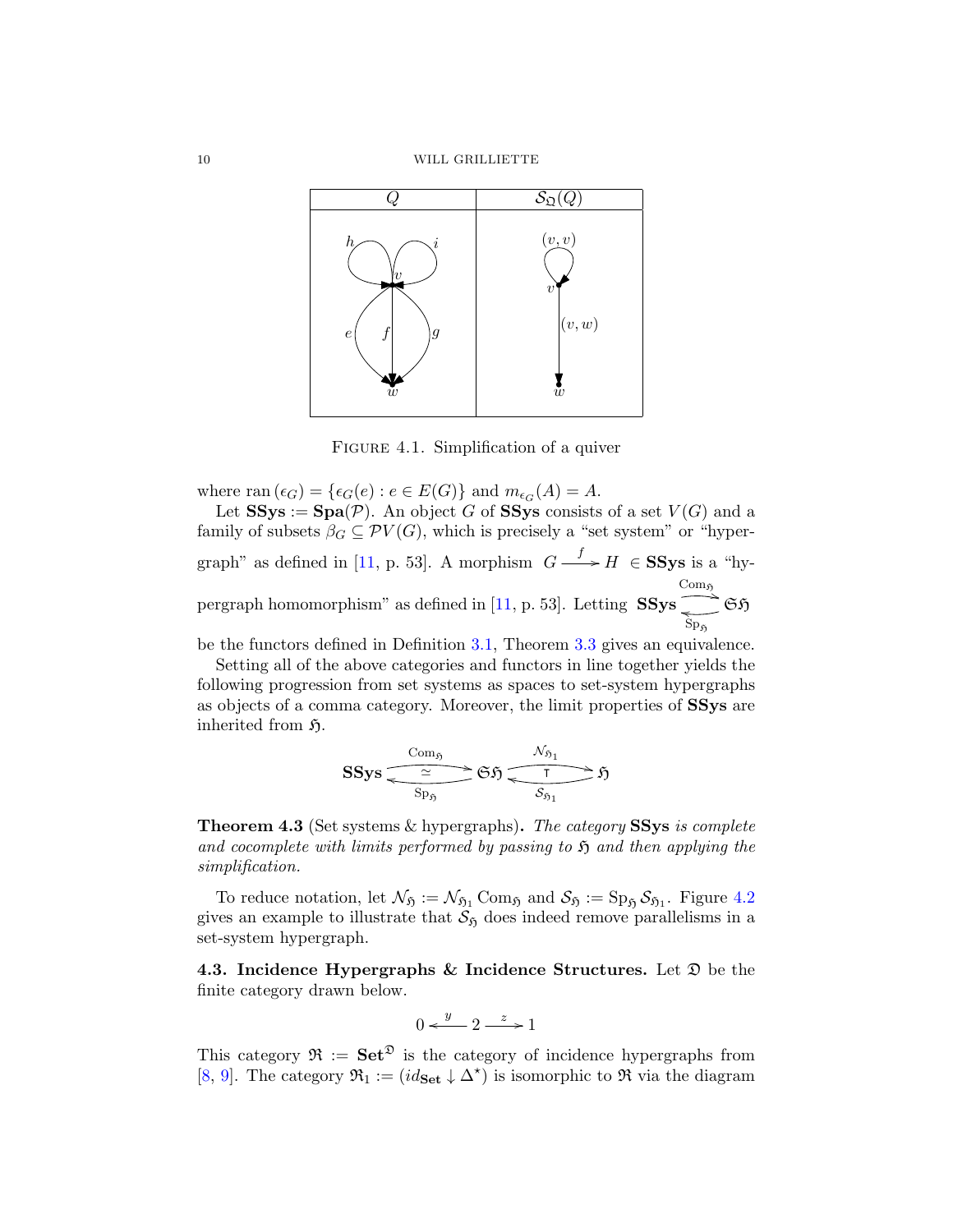<span id="page-10-0"></span>

FIGURE 4.2. Simplification of a set-system hypergraph

below, for each  $G = (\check{V}(G), \check{E}(G), I(G), \varsigma_G, \omega_G)$ .



**Definition 4.4** (Isomorphism of  $\Re$  and  $\Re_1$ ). For a sets X and Y, let  $X \xleftarrow{\pi_X} X \times Y \xrightarrow{\pi_Y} Y \in \mathbf{Set}$  be the coordinate projections. For  $G \xrightarrow{\phi} G' \in$  $\mathfrak{R},$  define  $W_{\mathfrak{R}}(G) \xrightarrow{W_{\mathfrak{R}}(\phi)} W_{\mathfrak{R}}(G') \in \mathfrak{R}_1$  by

- $W_{\mathfrak{R}}(G) := (I(G), \iota_G, (\check{V}(G), \check{E}(G))),$  where  $\iota_G(i) := (s_G(i), \omega_G(i));$
- $W_{\mathfrak{R}}(\phi) := (I(\phi), (\check{V}(\phi), \check{E}(\phi))).$

For  $G \longrightarrow G' \in \mathfrak{R}_1$ , define  $Z_{\mathfrak{R}}(G) \longrightarrow Z_{\mathfrak{R}}(\phi) Z_{\mathfrak{R}}(G') \in \mathfrak{R}$  by

- $Z_{\Re}(G) := \Big(\check{V}(G), \check{E}(G), I(G), \pi_{\check{V}(G)} \circ \iota_G, \pi_{\check{E}(G)} \circ \iota_G\Big);$
- $Z_{\Re}(\phi) := (\check{V}(\phi), \check{E}(\phi), I(\phi)).$

Routine calculations show that  $W_{\mathfrak{R}}Z_{\mathfrak{R}} = id_{\mathfrak{R}_1}$  and  $Z_{\mathfrak{R}}W_{\mathfrak{R}} = id_{\mathfrak{R}}$ .

Let  $\mathfrak{SR}_1$  be the full subcategory of  $\mathfrak{R}_1$  of simple objects, and  $\mathfrak{SR}_1 \xrightarrow{\mathcal{N}_{\mathfrak{R}_1}} \mathfrak{R}_1$ be the inclusion functor. By Corollary [2.8,](#page-6-0)  $\mathcal{N}_{\Re_1}$  admits a left adjoint  $\mathcal{S}_{\Re_1}$ with the following action on objects:

$$
\mathcal{S}_{\Re_1}\left(I(G),\iota_G,\left(\check{V}(G),\check{E}(G)\right)\right)=\left(\operatorname{ran}\left(\iota_G\right),m_{\iota_G},\left(\check{V}(G),\check{E}(G)\right)\right),
$$

where  $\text{ran}(\iota_G) = {\iota_G(i) : i \in I(G)}$  and  $m_{\iota_G}(v, e) = (v, e)$ .

Let  $\text{IStr} := \text{Spa}(\Delta^*)$ , which is precisely the category of incidence structures and incidence-preserving homomorphisms from [\[4,](#page-18-0) p. 7-8]. Letting

IStr Com<sup>R</sup> , SR<sup>1</sup>  $_{\mathrm{Sp}_{\mathfrak{R}}}$  $\epsilon$   $\mathfrak{S} \mathfrak{R}_1$  be the functors defined in Definition [3.1,](#page-6-0) Theorem [3.3](#page-7-0)

gives an equivalence.

Setting all of the above categories and functors in line together yields the following progression from incidence structures as spaces, to incidence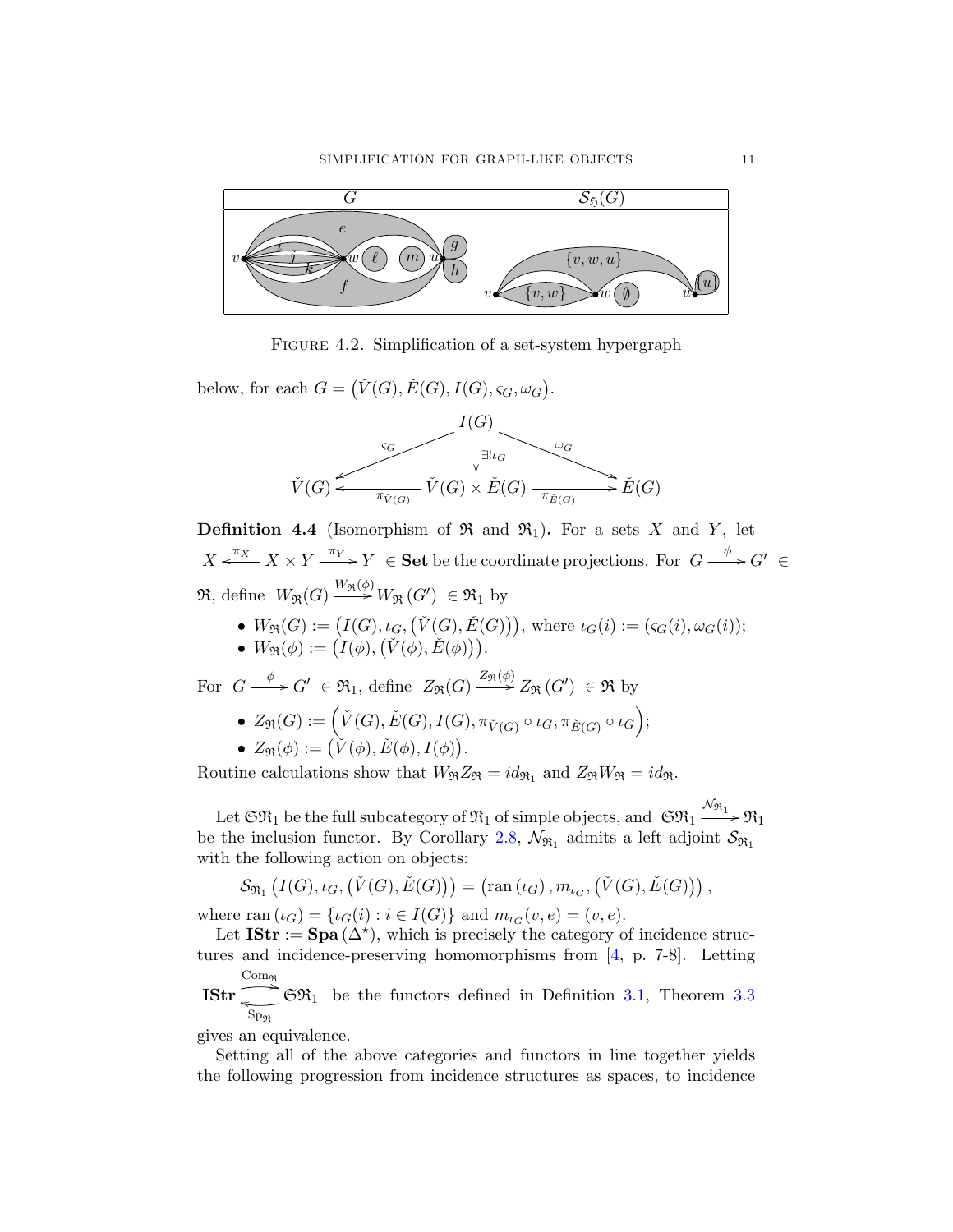<span id="page-11-0"></span>12 WILL GRILLIETTE



FIGURE 4.3. Simplification of an incidence hypergraph

hypergraphs as objects of a comma category, to incidence hypergraphs as objects of a functor category.

$$
\operatorname{IStr} \underbrace{\overbrace{\sim \simeq \qquad}_{\mathrm{Sp}_{\mathfrak{R}}}}^{\mathrm{Com}_{\mathfrak{R}}} \mathfrak{S} \mathfrak{R}_1 \underbrace{\overbrace{\qquad \qquad}_{\mathrm{Sp}_{\mathfrak{R}}}}^{\mathrm{N}_{\mathfrak{R}_1}} \mathfrak{R}_1 \underbrace{\overbrace{\qquad \cong \qquad}_{\mathrm{W}_{\mathfrak{R}}}}^{\mathrm{Z}_{\mathfrak{R}}} \mathfrak{R}
$$

Therefore, the following result is an immediate consequence.

Theorem 4.5 (Incidence structures & hypergraphs). The category IStr is equivalent to the reflective subcategory of simple incidence hypergraphs within  $\Re$ . Moreover, IStr is complete and cocomplete with limits performed by passing to R and then applying the simplification.

To reduce notation, let  $\mathcal{N}_{\mathfrak{R}} := Z_{\mathfrak{R}} \mathcal{N}_{\mathfrak{R}_1}$  Com<sub>R</sub> and  $\mathcal{S}_{\mathfrak{R}} := \text{Sp}_{\mathfrak{R}} \mathcal{S}_{\mathfrak{R}_1} W_{\mathfrak{R}}$ . Figure 4.3 gives an example to illustrate that  $\mathcal{S}_{\Re}$  does indeed remove parallelisms in an incidence hypergraph. Please note that unlike  $S_{\mathfrak{Q}}$  and  $S_{\mathfrak{H}}$ , which remove parallel edges,  $S_{\Re}$  removes parallel incidences.

## 5. Simple Graphs & Symmetric Digraphs

Let Gra be the full subcategory of SSys consisting of all conventional graphs, and let  $\text{Gra} \xrightarrow{N_{\text{SSys}}} \text{SSys}$  be the inclusion functor. The relationship between Gra and SSys is directly analogous to the deletion adjunction from [\[9,](#page-18-0) Definition 2.32] and can be directly replicated.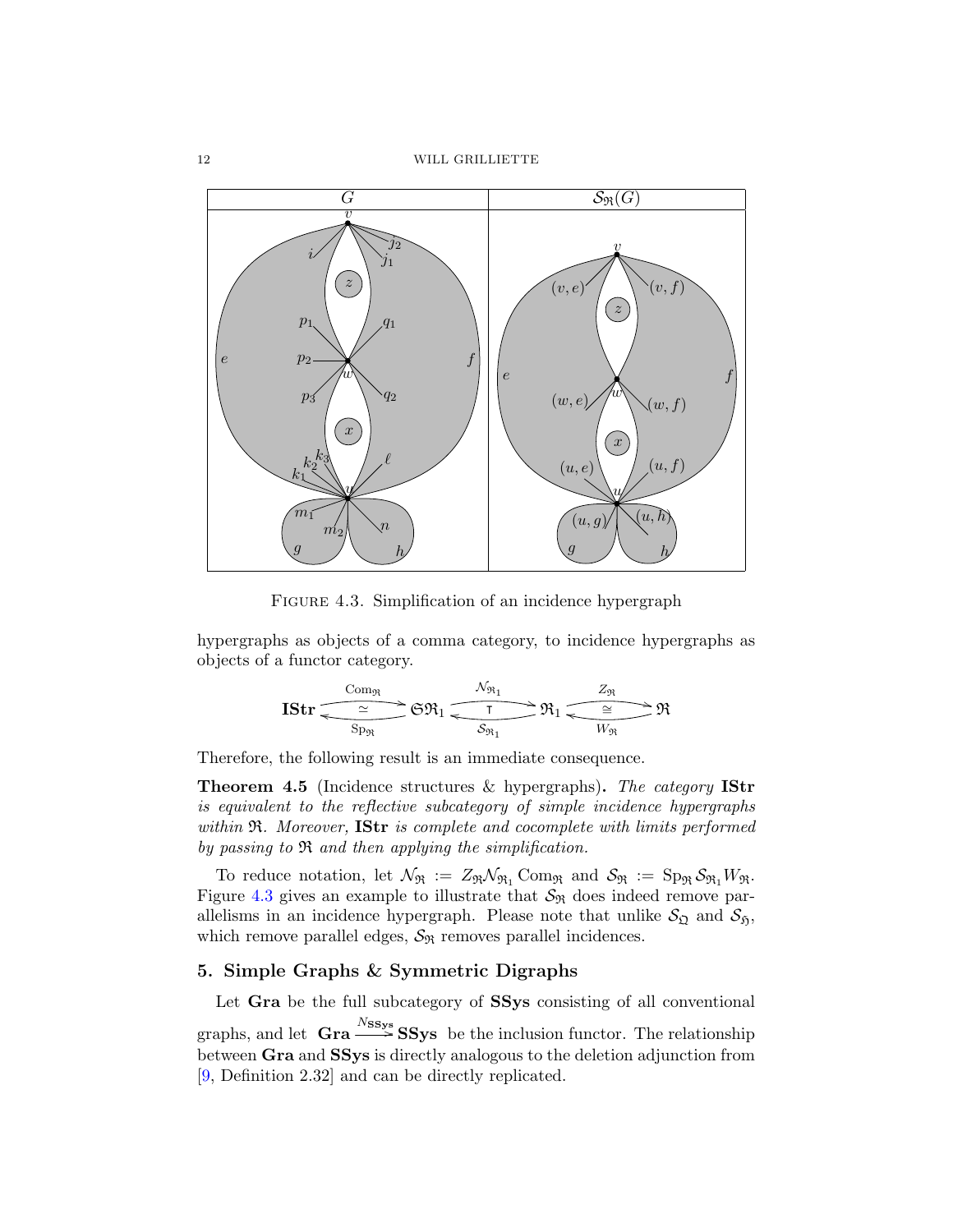**Definition 5.1** (Simple deletion). Given a set system  $H$ , define a graph  $\text{Del}_{\mathbf{SSys}}(H) := \Big(V(H), \beta_{\text{Del}_{\mathbf{SSys}}(H)}\Big), \text{ where }$ 

$$
\beta_{\mathrm{Delss}_{\mathbf{y}\mathbf{s}}(H)} := \{ A \in \beta_H : 1 \le \mathrm{card}(A) \le 2 \}.
$$

Let  $\text{Delss}_{\text{sys}}(H) \xrightarrow{j_H} H \in \text{SSys}$  be the canonical inclusion homomorphism from  $\text{Delss}_{ss}(H)$  into H.

**Theorem 5.2** (Characterization of Del<sub>SSys</sub>). If  $N_{SSys}(G) \longrightarrow H \in SSys$ , there is a unique  $G \stackrel{\hat{\phi}}{\longrightarrow} \text{Delss}_{\text{SSys}}(H) \in \text{Gra such that } j_H \circ N_{\text{SSys}}(\hat{\phi}) = \phi.$ Thus, Gra is a coreflective subcategory of SSy.

Equivalently, one could repeat the work of Section [4](#page-7-0) to show that Gra is equivalent to the reflective subcategory of simple objects in the category M of multigraphs. The details of this argument are omitted for brevity.

On the other hand, [\[10,](#page-18-0) p. 123] states that a simple graph can be viewed as a digraph G, where  $(v, w) \in \alpha_G$  if and only if  $(w, v) \in \alpha_G$ , i.e. when  $\alpha_G$  is a symmetric relation on  $\vec{V}(G)$ . Under this definition, simple graphs would be regarded as a subcategory of Digra. The relationship is directly analogous to the associated digraph adjunction from [\[9,](#page-18-0) Definitions 2.35  $\&$  2.36]. Let SymDigra be the full subcategory of Digra consisting of all symmetric digraphs, and let  $\text{SymDigra} \xrightarrow{N_{\text{Digra}}} \text{Digra}$  be the inclusion functor. **Definition 5.3** (Symmetric closure). Given a digraph G, define  $N^{\diamond}_{\text{Digra}}(G) :=$  $\int_V \vec{V}(G), \alpha_{N^{\diamond}_{\textbf{Digra}}(G)}$ ), where  $\alpha_{N^{\diamond}_{\text{Digra}}(G)} := \{(v, w) : (v, w) \in \alpha_G \text{ or } (w, v) \in \alpha_G\}.$ Let  $G \longrightarrow^{\kappa_G} N_{\text{Digra}} N_{\text{Digra}}^{\diamond}(G) \in \text{Digra}$  be the canonical inclusion homomorphism of G into  $N^{\diamond}_{\text{Digra}}(G)$ .

**Theorem 5.4** (Characterization of  $N^{\diamond}_{\text{Digra}}$ ). If  $G \longrightarrow N_{\text{Digra}}(H) \in \text{Digra}$ , there is a unique  $N^{\diamond}_{\text{Digra}}(G) \stackrel{\hat{\phi}}{\longrightarrow} H \in \text{SymDigra}$  such that  $N_{\text{Digra}}(\hat{\phi}) \circ$  $\kappa_G = \phi$ . Thus, **SymDigra** is a reflective subcategory of **Digra**.

However,  $N_{\text{Digra}}$  also admits a right adjoint by swapping the connective "or" to "and". As the symmetric closure is the smallest symmetric digraph containing a given digraph, this "symmetric interior" is the largest symmetric subdigraph within the given digraph. The universal property is routine to check.

**Definition 5.5** (Symmetric interior). Given a digraph  $G$ , define  $N^{\star}_{\text{Digra}}(G) :=$  $\int_V \vec{V}(G), \alpha_{N_{\mathbf{Digra}}^{\star}(G)}$ ), where  $\alpha_{N_{\mathbf{Digra}}^{\star}(G)} := \{ (v, w) : (v, w) \in \alpha_G \text{ and } (w, v) \in \alpha_G \}.$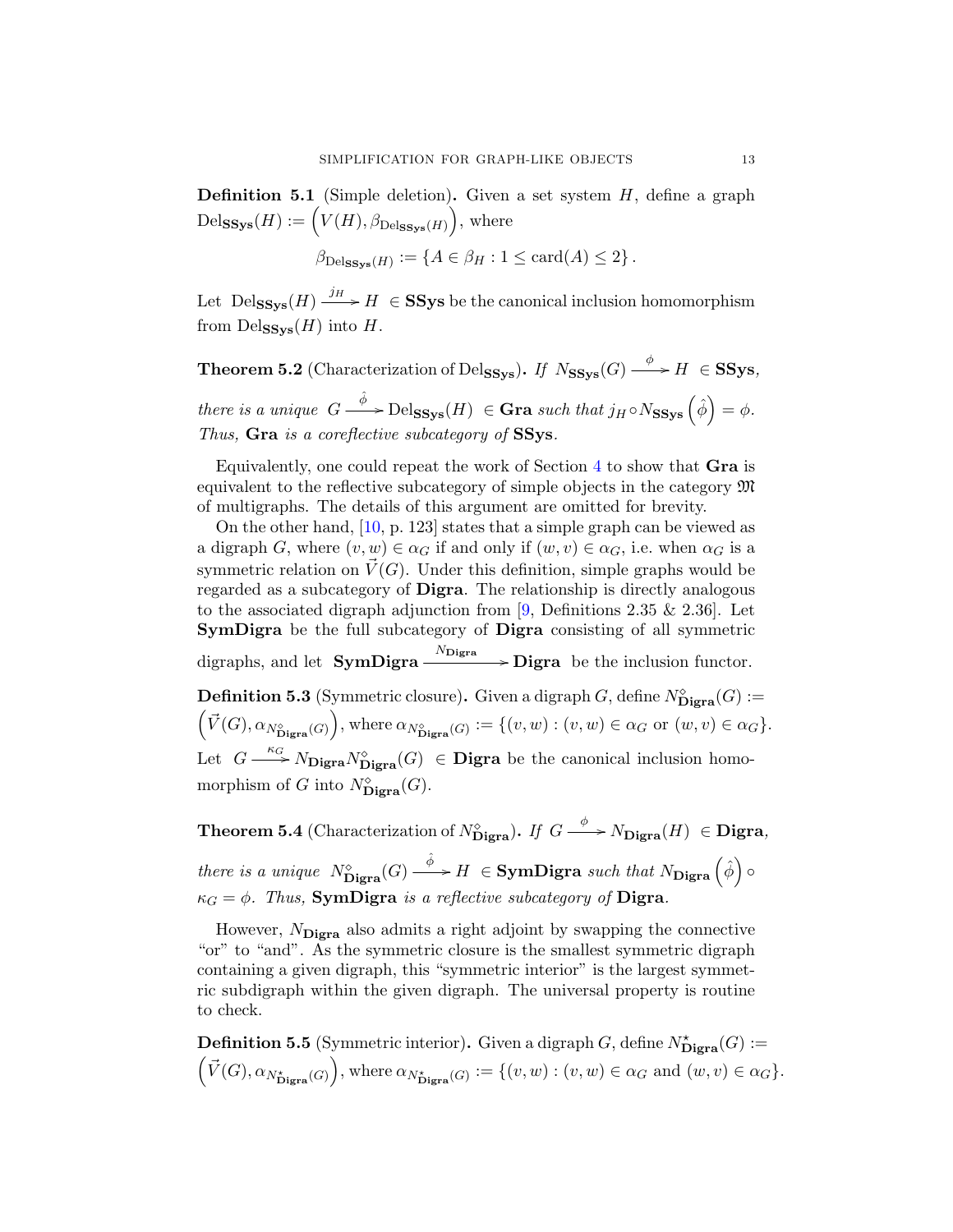<span id="page-13-0"></span>Let  $N_{\mathbf{Digra}}N_{\mathbf{Digra}}^*(G) \longrightarrow G \in \mathbf{Digra}$  be the canonical inclusion homomorphism of  $N^*_{\text{Digra}}(G)$  into G.

**Theorem 5.6** (Characterization of  $N^*_{\text{Digra}}$ ). If  $N_{\text{Digra}}(G) \longrightarrow H \in \text{Digra}$ , there is a unique  $G \stackrel{\tilde{\phi}}{\longrightarrow} N^*_{\text{Digra}}(H) \in \text{SymDigra}$  such that  $\nu_G \circ N_{\text{Digra}}(\tilde{\phi}) =$ φ. Thus, SymDigra is a coreflective subcategory of Digra.

To reconcile these two viewpoints, one defines the "corresponding symmetric digraph" of an undirected graph by following  $[10, p. 123]$ , associating  $(v, w)$  and  $(w, v)$  to  $\{v, w\}$ . This construction yields a functor, which is an isomorphism between SymDigra and Gra.

**Definition 5.7** (Isomorphism of Gra & SymDigra). For  $G \xrightarrow{\phi} G' \in$ **SymDigra**, define  $W_{\mathbf{Gra}}(G) \xrightarrow{W_{\mathbf{Gra}}(\phi)} W_{\mathbf{Gra}}(G') \in \mathbf{Gra}$  by

•  $W_{\mathbf{Gra}}(G) := (\vec{V}(G), \beta_{W_{\mathbf{Gra}}(G)})$ , where  $\beta_{W_{\mathbf{Gra}}(G)} := \{ \{v, w\} : (v, w) \in \alpha_G \};$ •  $W_{\mathbf{Gra}}(\phi) := \phi.$ 

For  $G \stackrel{\phi}{\longrightarrow} G' \in \mathbf{Gra},$  define  $Z_{\mathbf{Gra}}(G) \stackrel{Z_{\mathbf{Gra}}(\phi)}{\longrightarrow} Z_{\mathbf{Gra}}(G') \in \mathbf{SymDigra}$ by

•  $Z_{\mathbf{Gra}}(G) := (V(G), \alpha_{Z_{\mathbf{Gra}}(G)})$ , where  $\alpha_{Z_{\mathbf{Gra}}(G)} = \{(v, w) : \{v, w\} \in \beta_G\};$ •  $Z_{\text{Gra}}(\phi) := \phi$ .

Routine calculations show that  $Z_{\text{Gra}}W_{\text{Gra}} = id_{\text{SymDigra}}$  and  $W_{\text{Gra}}Z_{\text{Gra}} =$  $id_{\mathbf{Gra}}$ .

Consequently, the conventional category of simple graphs exists as a coreflective subcategory of SSys, but also as a reflective and coreflective subcategory of Digra. Therefore, both digraphs and set systems can be considered natural extensions of classical graph theory, as can general quivers and setsystem hypergraphs. Interestingly, one can quickly show that  $N_{SSys}$  does not preserve products, so it cannot admit a left adjoint. The existence of both right and left adjoints to  $N_{\text{Digra}}$  seems to indicate that simple graphs are more closely related to digraphs than to set systems.

The diagram in Figure [1.1](#page-1-0) seats these categories and functors together with those discussed in  $[9]$ , giving a visual representation of these relationships.

# 6. Cosimple Objects & Cosimplification

All of the definitions and results of Section [2](#page-3-0) can be dualized, giving rise to "cosimple" objects and a "cosimplification" operation.

**Definition 6.1** (Cosimple object). An object  $(A, f, B) \in Ob(\mathfrak{G})$  is *cosimple* if f is epic in  $\mathfrak{C}$ . Let  $\mathfrak{TS}$  be the full subcategory of  $\mathfrak{G}$  consisting of cosimple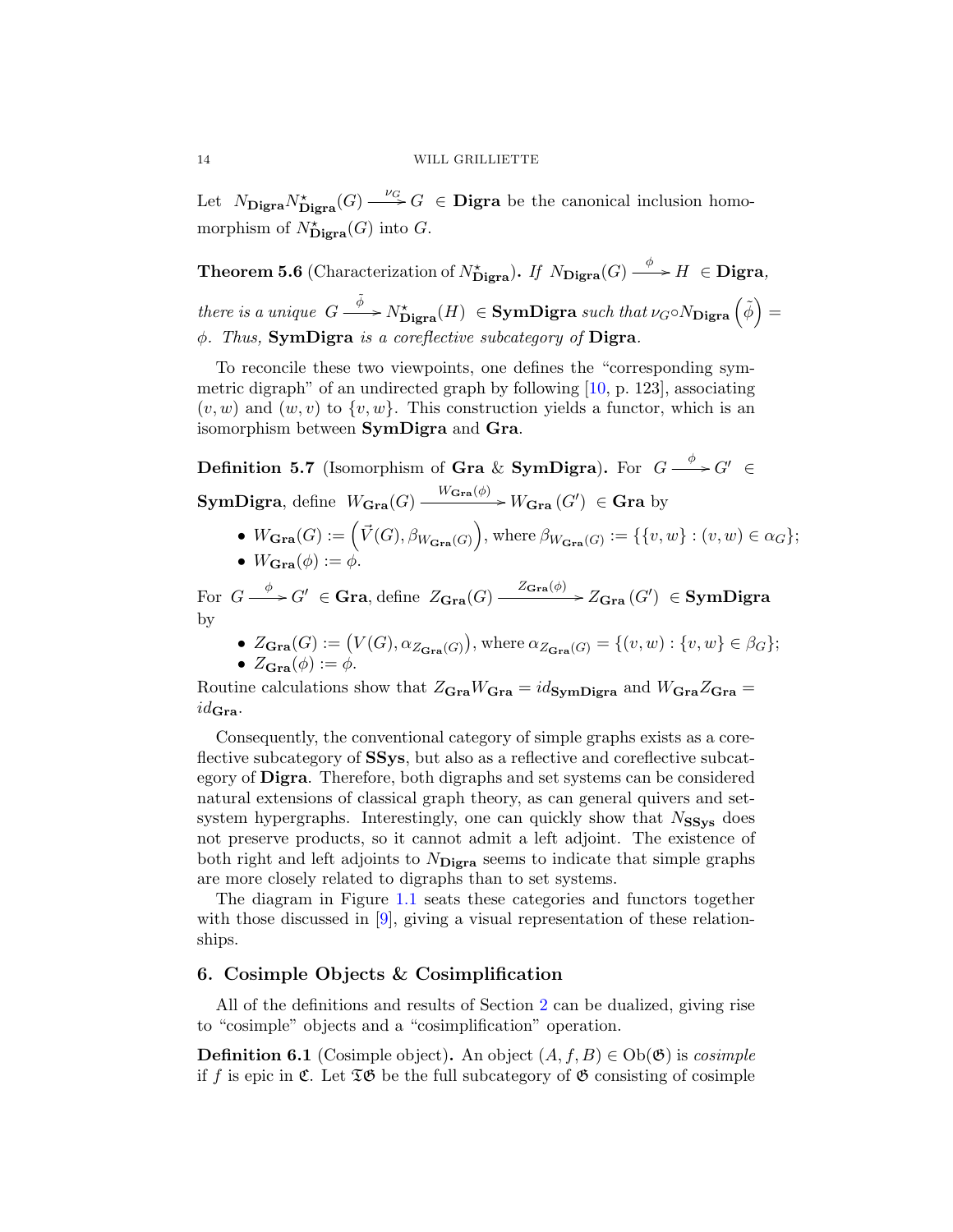<span id="page-14-0"></span>objects, and let  $\mathfrak{TS} \longrightarrow \mathfrak{G}$  be the inclusion functor. A routine check shows that  $\mathfrak{TS}$  is a replete subcategory of  $\mathfrak{G}$ .

**Definition 6.2** (Cosimplification). Assume that  $\mathfrak{B}$  is coregular, and that G admits a left adjoint  $G^{\diamond}$  with unit  $id_{\mathfrak{C}} \stackrel{\delta}{\longrightarrow} GG^{\diamond}$ . For  $(A, f, B) \in Ob(\mathfrak{G}),$ there is a unique  $G^{\diamond}F(A) \xrightarrow{\tilde{f}} B \in \mathfrak{B}$  such that  $G\left(\tilde{f}\right) \circ \delta_{F(A)} = f$ . Let  $G^{\diamond}F(A) \longrightarrow^{\hspace{0.5cm} e_{\tilde{f}}} \text{coran}(\tilde{f}) \succ^{\hspace{0.5cm}\mathbb{I}}$  $\stackrel{m_{\tilde{f}}}{\longrightarrow} B \in \mathfrak{B}$  be a coimage factorization of  $\tilde{f}$ . Define

$$
\mathcal{T}(A, f, B) := \left(A, G\left(e_{\tilde{f}}\right) \circ \delta_{F(A)}, \text{coran}\left(\tilde{f}\right)\right)
$$

and  $\vartheta_{(A,f,B)} := (id_A, m_{\tilde{f}}).$ 

$$
F(A) \longrightarrow F(id_A) \longrightarrow F(A) \longrightarrow F(id_A) \longrightarrow F(A)
$$
\n
$$
\delta_{F(A)} \downarrow \qquad \qquad GG^{\circ}F(A) \downarrow \qquad \qquad \downarrow
$$
\n
$$
GG^{\circ}F(A) \longrightarrow G(e_{\tilde{f}}) \downarrow \qquad \qquad G(\tilde{f}) \downarrow \qquad \qquad \downarrow
$$
\n
$$
GG^{\circ}F(A) \longrightarrow G(e_{\tilde{f}}) \longrightarrow G(\text{coran}(\tilde{f})) \longrightarrow G(m_{\tilde{f}}) \longrightarrow G(B)
$$

**Theorem 6.3** (Universal property of  $\mathcal{T}$ ). Let  $\mathfrak{B}$  be coregular, and assume that G is faithful and admits a left adjoint with unit  $id_{\mathfrak{C}} \stackrel{\delta}{\longrightarrow} GG^{\circ}$ . If  $\mathcal{N}(A, f, B) \xrightarrow{(\phi, \psi)} (A', f', B') \in \mathfrak{G}$ , there is a unique  $(A, f, B)$  $\xrightarrow{(\tilde{\phi}, \tilde{\psi})} \mathcal{T}(A', f', B') \in$  $\mathfrak{G}$  such that  $\vartheta_{(A,f,B)} \circ (\tilde{\phi}, \tilde{\psi}) = (\phi, \psi)$ .

Corollary 6.4 (Coreflective subcategory). Let  $\mathfrak B$  be coregular, and assume that G is faithful, preserves epimorphisms, and admits a left adjoint with an epic unit id<sub>c</sub>  $\xrightarrow{\delta} GG^{\circ}$ . If  $\mathcal{N}(A, f, B) \xrightarrow{(\phi,\psi)} (A', f', B') \in$  $\mathfrak{G},$  there is a unique  $(A, f, B)$  $\stackrel{(\tilde{\phi}, \tilde{\psi})}{\longrightarrow} \mathcal{T}(A', f', B') \in \mathfrak{TS}$  such that  $\vartheta_{(A,f,B)} \circ \mathcal{N}(\tilde{\phi}, \tilde{\psi}) = (\phi, \psi)$ . Consequently,  $\mathfrak{TS}$  is a coreflective subcategory of  $\mathfrak{G}$ .

As the proofs are merely the categorical duals of those found in Section [2,](#page-3-0) the details will be omitted in favor of examples. Note that Set is coregular, that the diagonal functor  $\Delta$  admits both a left adjoint  $\Delta^{\diamond}$  and a right adjoint  $\Delta^*$ , and all three are faithful. Thus, the operator  $\mathcal T$  can be constructed for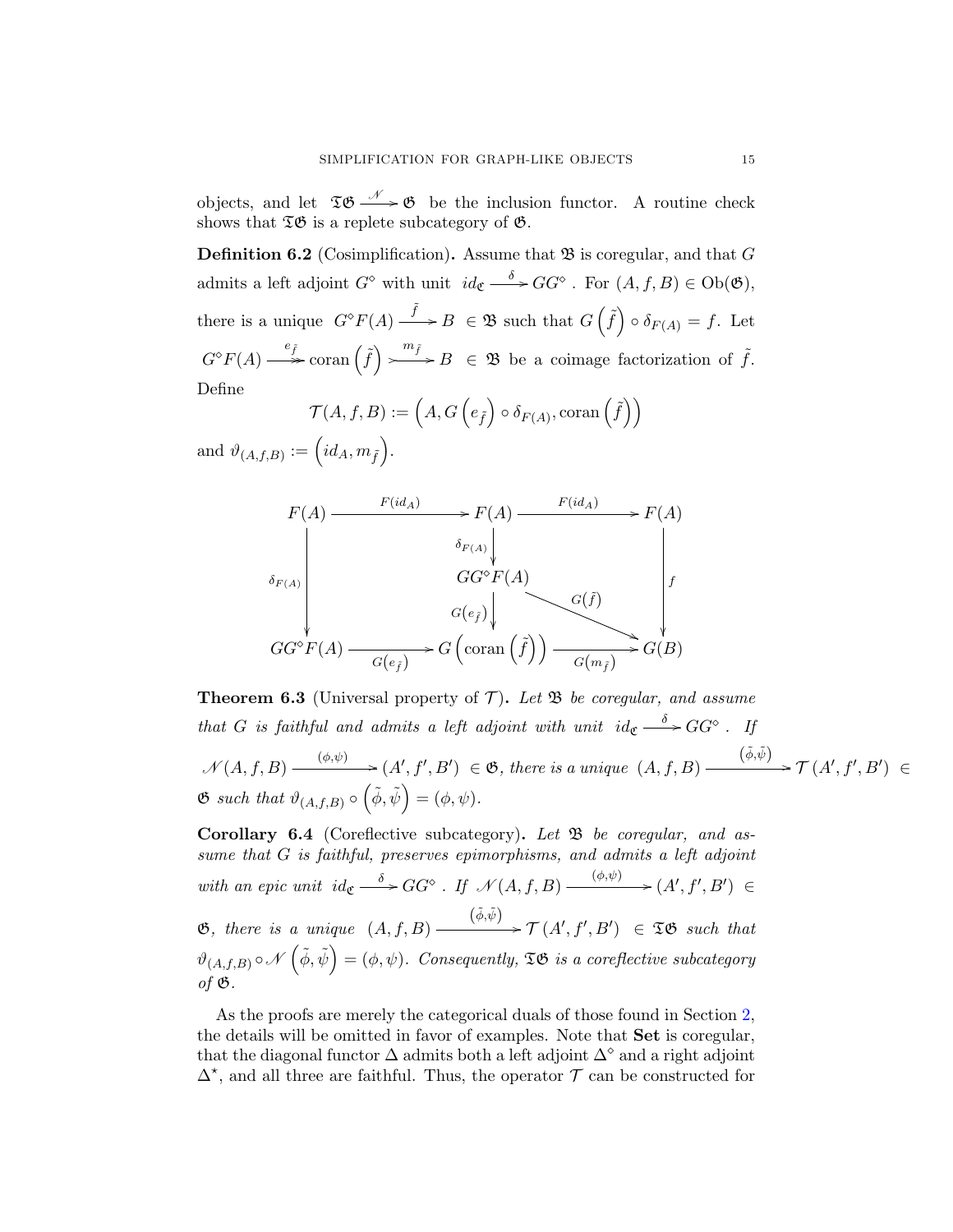16 WILL GRILLIETTE



FIGURE 6.1. Action of  $\mathcal{T}_{\mathfrak{Q}_1}$ 

both  $\mathfrak{Q}_1$  and  $\mathfrak{R}_1$ . Unfortunately, the unit of each adjunction is not epic, so  $\mathcal T$  does not guarantee a cosimple object in either category.

*Example* 6.5 (Cosimplification of quivers). A cosimple object in  $\mathfrak{Q}_1$  would be a quiver, where there is directed edge for every ordered pair of vertices, i.e. a loaded quiver. Therefore, with the exception of the initial object, a quiver is cosimple in  $\mathfrak{Q}_1$  if and only if it is injective with respect to monomorphisms [\[7,](#page-18-0) Proposition 3.2.1]. The functor  $\Delta^*\Delta$  admits a left adjoint  $\Delta^*\Delta$  with unit  $\delta_X: X \to \Delta^* \Delta \Delta^{\circ} \Delta(X)$  by  $\delta_X(x) := ((0, x), (1, x))$ , which is not epic. For  $Q \in Ob\left(\mathfrak{Q}_1\right)$ , the output of  $\mathcal{T}_{\mathfrak{Q}_1}$  is

- $\bullet \ \vec{V}\mathcal{T}_{\mathfrak{Q}_1}(Q) = \Big\{\sigma_Q(e) : e \in \vec{E}(Q) \Big\} \cup \Big\{\tau_Q(e) : e \in \vec{E}(Q) \Big\},$
- $\vec{E}\mathcal{T}_{\mathfrak{Q}_1}(Q) = \vec{E}(Q),$
- $\vec{\epsilon}_{\mathcal{T}_{\mathfrak{Q}}_1}(e) = \vec{\epsilon}_{Q}(e).$

As seen in Figure 6.1,  $\mathcal{T}_{\Omega_1}$  has removed all isolated vertices from the quiver. Moreover,  $\mathcal{T}_{\mathfrak{Q}_1}(Q)$  is not injective, so it is not cosimple in  $\mathfrak{Q}_1$ .

Example 6.6 (Cosimplification of incidence hypergraphs). A cosimple object in  $\mathfrak{R}_1$  would be an incidence hypergraph, where there is an incidence for every vertex-edge pair. Therefore, with the exception of the initial object, an incidence hypergraph is cosimple in  $\mathfrak{R}_1$  if and only if it is injective with respect to monomorphisms [\[9,](#page-18-0) Proposition 2.3.2]. The functor  $\Delta^*$  admits a left adjoint  $\Delta$  with unit  $\delta_X : X \to \Delta^* \Delta(X)$  by  $\delta_X(x) := (x, x)$ , which is not epic. For  $G \in Ob(\mathfrak{R})$ , the output of  $\mathcal{T}_{\mathfrak{R}_1}$  is

- $\check{V}\mathcal{T}_{\Re_1}(G) = \{ \varsigma_G(i) : i \in I(G) \},\$
- $\check{E}\mathcal{T}_{\Re_1}(G) = {\omega_G(i) : i \in I(G)},$
- $IT_{\Re_1}(G) = I(G),$
- $\iota_{\mathcal{T}_{\Re_1}}(i) = \iota_G(i).$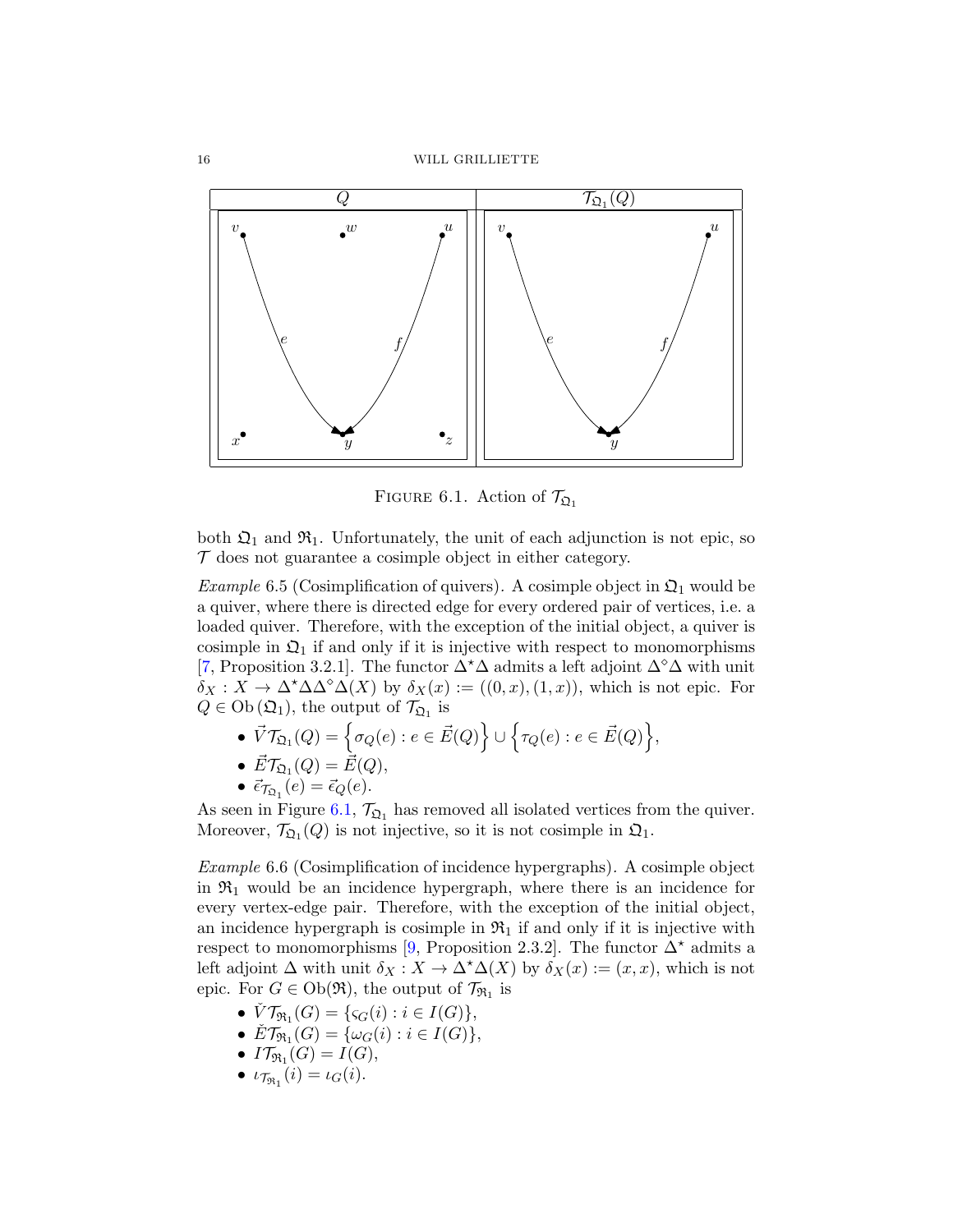<span id="page-16-0"></span>

FIGURE 6.2. Action of  $\mathcal{T}_{\Re_1}$ 

As seen in Figure 6.2,  $\mathcal{T}_{\Re_1}$  has removed all isolated vertices and loose edges from the incidence hypergraph. Moreover,  $\mathcal{T}_{\Re 1}(G)$  is not injective, so it is not cosimple in  $\mathfrak{R}_1$ .

#### 7. Set-System Hypergraphs with Antihomomorphisms

Moreover, all of the definitions and results of Section [3](#page-6-0) can be dualized, giving rise to the functor-costructured categories of [\[17,](#page-18-0) Definition 21]. As the proofs are merely the categorical duals of those found in Section [3,](#page-6-0) the details will be omitted in favor an illustrative example.

Let  $\mathcal{Q}:$  Set  $\rightarrow$  Set<sup>op</sup> be the contravariant power-set functor. Define  $\mathfrak{P} := (\mathcal{Q} \downarrow id_{\mathbf{Set}^{\mathrm{op}}})$  with domain functor  $\hat{V} : \mathfrak{P} \to \mathbf{Set}$  and codomain functor  $\hat{E}: \mathfrak{P} \to \mathbf{Set}^{\mathrm{op}}$ . An object G of  $\mathfrak{P}$  consists of two sets,  $\hat{E}(G)$  and  $\hat{V}(G)$ , and a function  $\mathcal{Q} \hat{V}(G) \leftarrow^{\epsilon_G} \hat{E}(G)$ . Hence, G is a set-system hypergraph as in  $\mathfrak{H}.$ 

However, the morphisms of  $\mathfrak P$  are quite different from those in  $\mathfrak H$ . A homomorphism  $G \longrightarrow G' \in \mathfrak{P}$  consists of two functions,  $\hat{V}(\varphi) : \hat{V}(G) \to$  $\hat{V}(G')$  and  $\hat{E}(\varphi) : \hat{E}(G') \to \hat{E}(G)$ , such that  $\epsilon_G \circ \hat{E}(\varphi) = \mathcal{Q}\hat{V}(\varphi) \circ \epsilon_{G'}$ .



Indeed,  $\hat{E}(\varphi)$  maps edges of  $G'$  to edges of G, rather than the reverse in  $\mathfrak{H}$ . A morphism of  $\mathfrak{P}$  will be termed an *antihomomorphism* of set-system hypergraphs for reasons that will be illuminated shortly.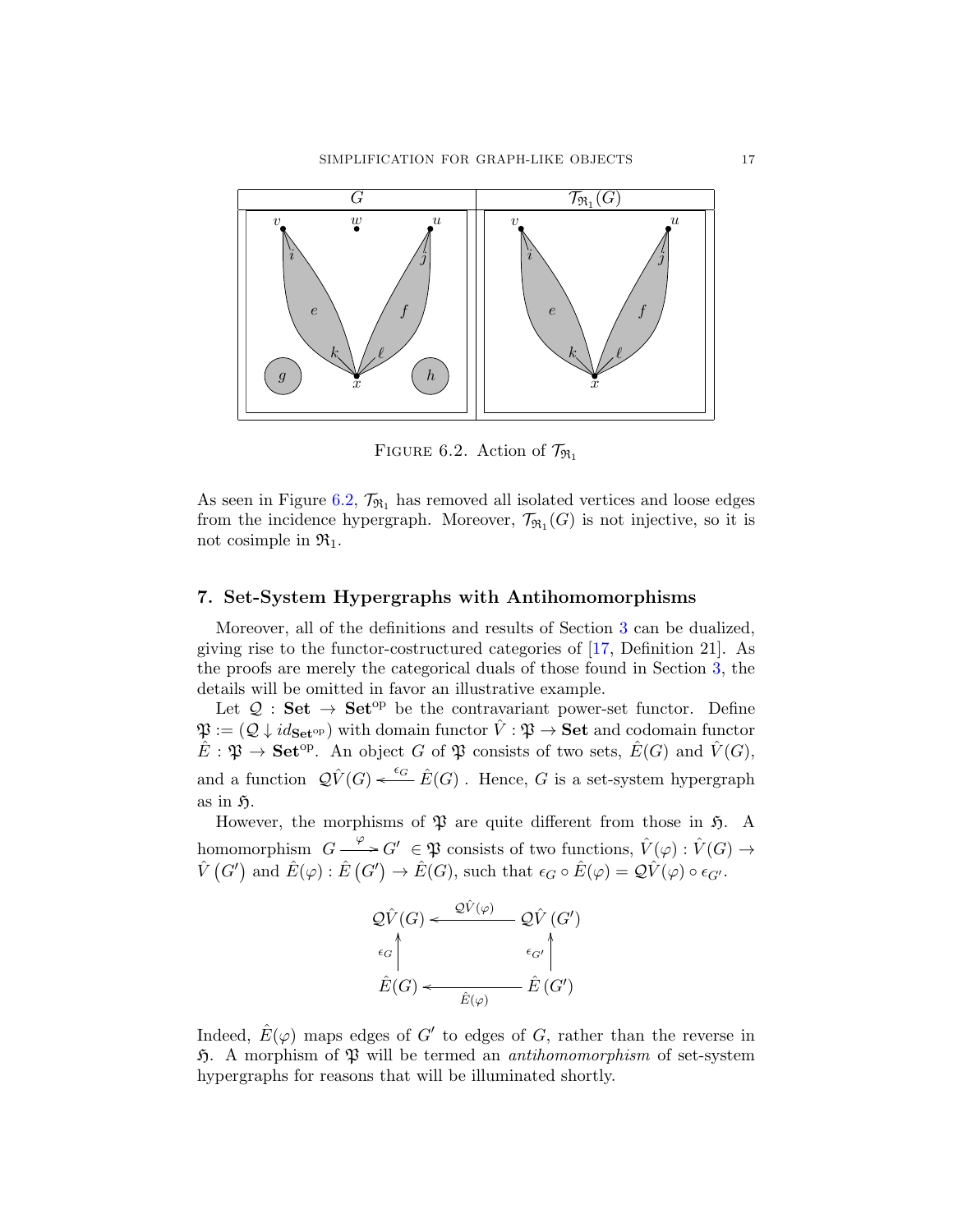<span id="page-17-0"></span>Let  $\mathfrak{TP}$  be the full subcategory of  $\mathfrak P$  of cosimple objects, and  $\mathfrak{TP} \xrightarrow{\mathscr N_{\mathfrak{P}_1}} \mathfrak P$ be the inclusion functor. By Corollary [6.4,](#page-14-0)  $\mathcal{N}_{\mathfrak{P}_1}$  admits a right adjoint  $\mathcal{T}_{\mathfrak{P}_1}$ with the following action on objects:

$$
\mathcal{T}_{\mathfrak{P}_1}\left(\hat{V}(G), \epsilon_G, \hat{E}(G)\right) = \left(\hat{V}(G), e_{\epsilon_G}, \text{coran}(\epsilon_G)\right),\,
$$

where coran  $(\epsilon_G) = \left\{ \epsilon_G(f) : f \in \hat{E}(G) \right\}$  and  $e_{\epsilon_G}(A) = A$ . Thus, cosimplification in  $\mathfrak P$  removes parallelisms, like simplification in  $\mathfrak H$ .

Let **Anti** :=  $\mathbf{Cospa}(\mathcal{Q})$ . An object G of **Anti** consists of a set  $\hat{V}(G)$  and a family of subsets  $\beta_G \subseteq \mathcal{Q} \hat{V}(G)$ , a set system. A morphism  $G \longrightarrow G' \in$ Anti is a function  $f: \hat{V}(G) \to \hat{V}(G')$  such that  $f^{-1}(A) \in \beta_G$  for all  $A \in \beta_{G'}$ , which is an "antihomomorphism" of set systems as defined in [\[11,](#page-18-0) p. 60]. As such, the category Top of topological spaces and the category Meas of measurable spaces are both replete subcategories of Anti.

Letting  $\text{Anti} \longrightarrow \text{TP}$  $CoComp$  $\overbrace{\cos_{\rm p} }$   $\mathfrak{TP}$  be the functors defined in the dual of Definition

[3.1,](#page-6-0) the dual of Theorem [3.3](#page-7-0) gives an equivalence. If  $\mathcal{N}_{Top}$  and  $\mathcal{N}_{Meas}$ are the inclusion functors of Top and Meas into Anti, respectively, each admits a right adjoint given by generating a topology or  $\sigma$ -algebra from the set system [\[6,](#page-18-0) Propositions 2.1 & 4.9]. Let  $\Gamma$  and  $\Sigma$  be the functors from Anti to Top and Meas, respectively, which generate the appropriate structure. Setting all of the above functors and categories in line together yields the following progression from topological and measurable spaces, to set systems as spaces, to set-system hypergraphs with antihomomorphisms. Moreover, the creation of the Borel  $\sigma$ -algebra can be represented with the composite functor  $\Sigma \mathcal{N}_{\text{Top}}$ .



#### References

- [1] J. ADÁMEK AND V. KOUBEK, Cartesian closed functor-structured categories, Comment. Math. Univ. Carolin., 21 (1980), pp. 573–590.
- [2] J. A. BONDY AND U. S. R. MURTY, *Graph theory*, vol. 244 of Graduate Texts in Mathematics, Springer, New York, 2008.
- [3] R. Brown, I. Morris, J. Shrimpton, and C. D. Wensley, Graphs of morphisms of graphs, Electron. J. Combin., 15 (2008), pp. Article 1, 28.